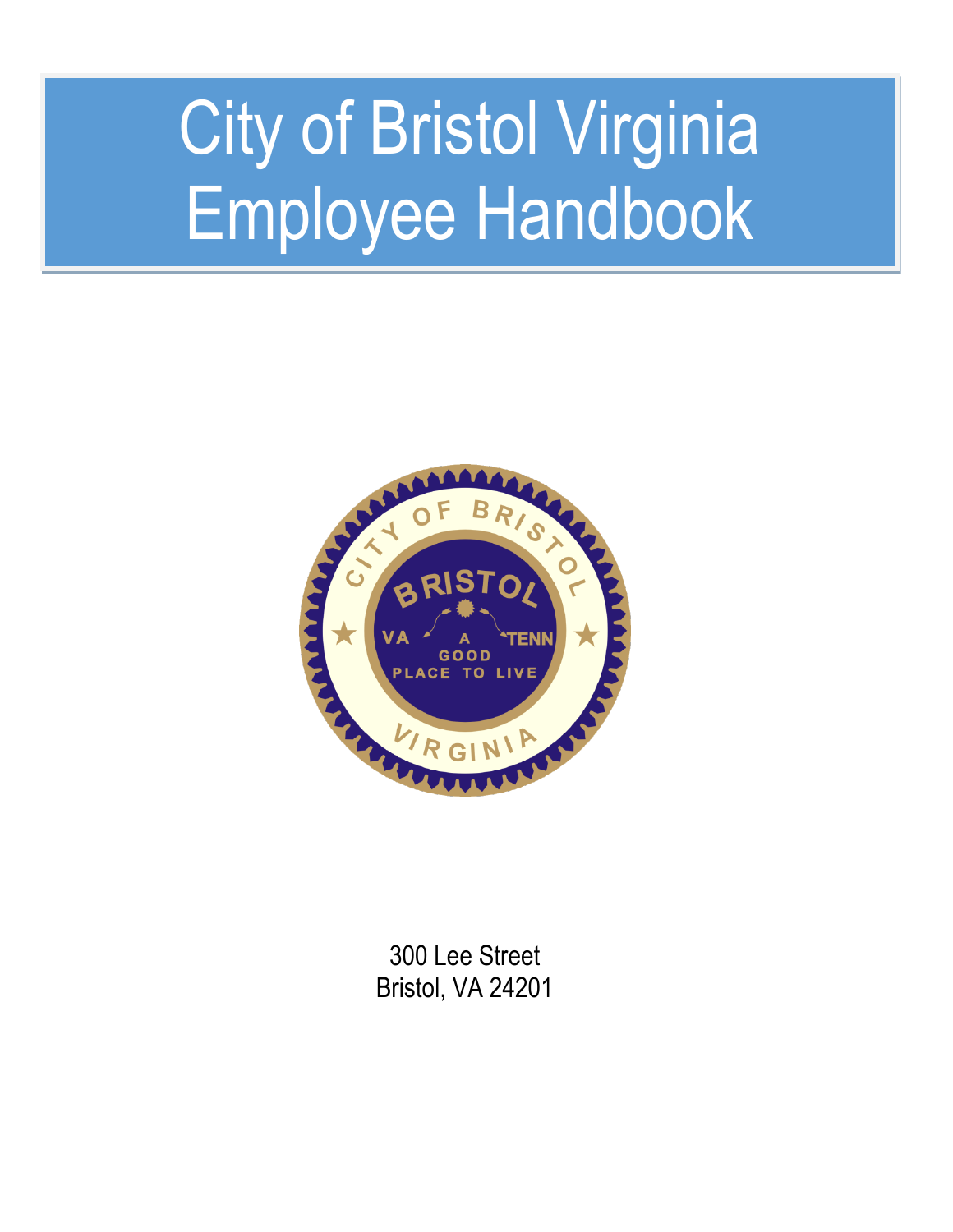

## City of Bristol, Virginia



300 Lee Street, Bristol, Virginia 24201 Phone: (276) 645-7333 Fax: (276) 821-6278 www.bristolva.org

## **Welcome from the City Manager**

Welcome to the City of Bristol, Virginia. We believe that you have a significant contribution to make to our organization  $-$  an organization comprised of talented and dedicated employees providing the finest in municipal services to our citizens and visitors.

Our goal is to make your employment experience positive, safe and productive.

The Employee Handbook is a useful guide to help you understand the rules and practices as an employee, and to answer most general questions. Should you require further clarification, please do not hesitate to contact your supervisor or the Department of Human Resources.

Please accept my personal best wishes for your success and satisfaction at the City of Bristol.

Very truly yours,

anduell took ity Manager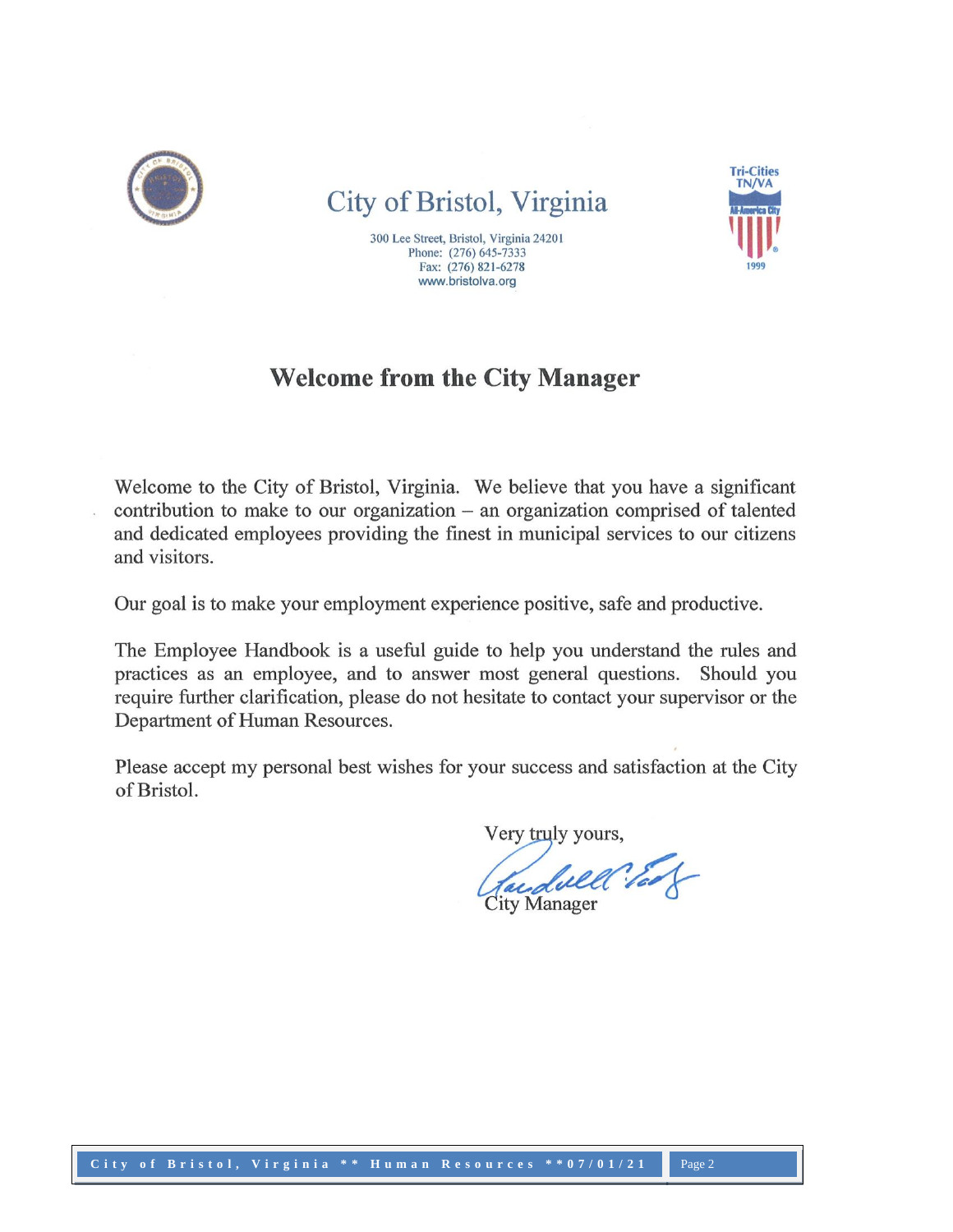# Organizational Chart

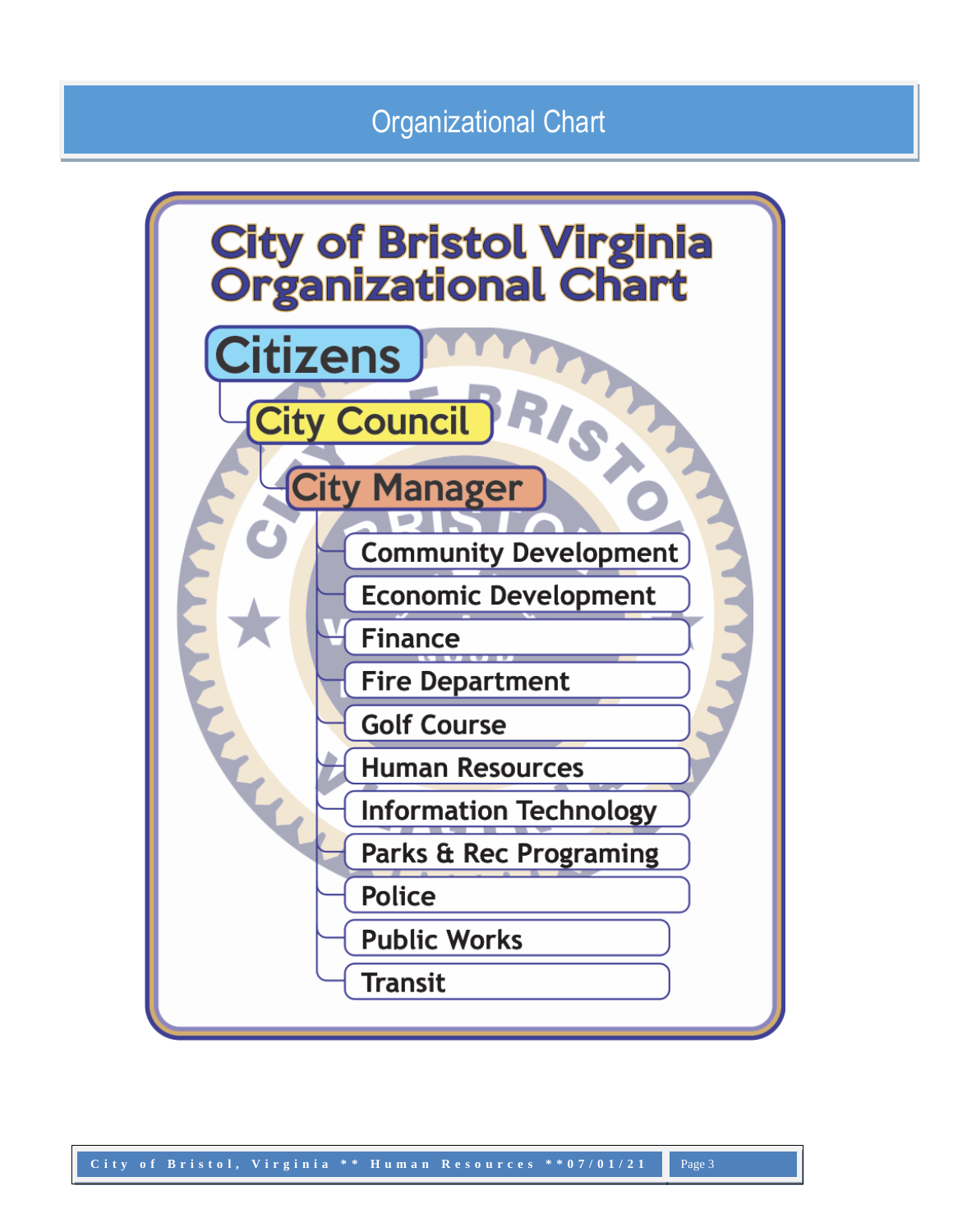# **Table of Contents**

City of Bristol, Virginia \*\* Human Resources \*\* 07/01/21

Page 4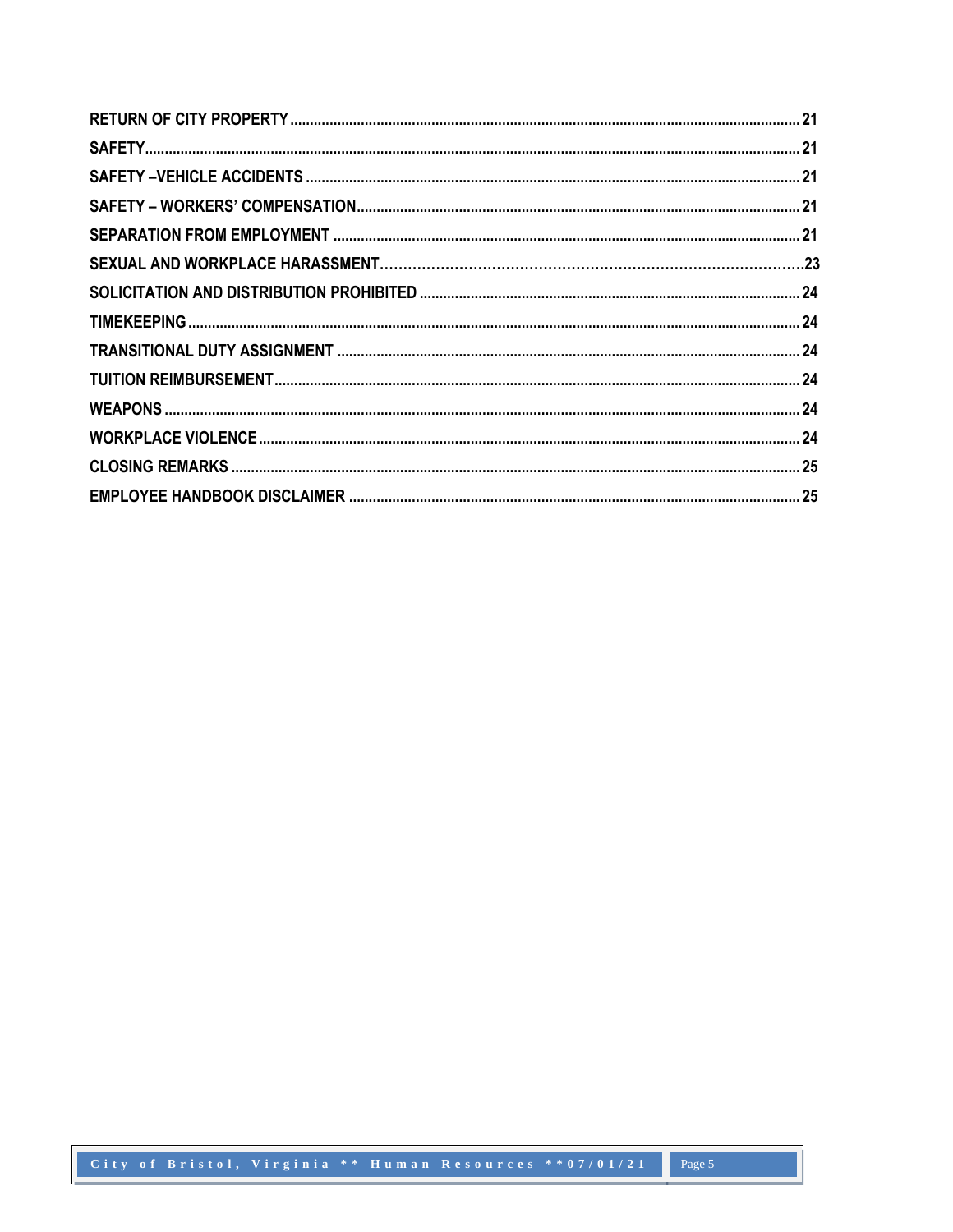## **Purpose**

The purpose of the *Employee Handbook* is to provide you with an overview of City policies, practices and expectations. It is intended to familiarize you with important information about the City, as well as provide guidelines in an effort to foster a safe and healthy work environment. Please understand that this booklet only highlights City policies, practices and benefits for your personal understanding and cannot, therefore, be construed as a legal document. It is intended to provide general information about the policies, benefits and regulations governing the employees of the City and does not create an expressed or implied contract.

The guidelines presented in this handbook are not intended to be a substitute for sound management, judgment and discretion. It is obviously not possible to anticipate every situation that may arise in the workplace or to provide information that answers every possible question. In addition, circumstances will undoubtedly require that policies, practices and benefits described in this handbook change from time to time. Accordingly, the City reserves the right to modify, supplement, rescind or revise any provision of this handbook from time to time as it deems necessary or appropriate in its sole discretion with or without notice to you.

## <span id="page-5-0"></span>**Employment-At-Will Policy**

Employees with the City are employed, voluntarily, for an indefinite period of time. The employee may resign at will, with or without cause, at any time. Likewise, the City may terminate an employee at will, with or without cause, at any time in accordance with and not in violation of state and federal law. The City does not have employment contracts, oral or written, expressed or implied. No written or oral representation by the city management, supervisors or employees is intended to create a contract of employment. No employment practice of the City shall be construed or is intended to create a contract of employment.

## <span id="page-5-1"></span>**Equal Employment Opportunity**

It is the policy of the City to provide equal employment opportunity to all employees and applicants for employment and not to discriminate on any basis prohibited by law, including race, color, sex, age, religion, national origin, disability, marital status or veteran status. It is our intent and desire that equal employment opportunities will be provided in employment, recruitment, selection, compensation, benefits, promotion, demotion, layoff, termination and all other terms and conditions of employment. In the appointment, promotion or evaluation of employees, and in recommendations for increases or reductions in compensation, there shall be no discrimination for or against any person because of race, color, national origin, religion, sex, age, disability and veteran status. The employment practices of the City shall comply with all applicable provisions of state and federal law. Further, these practices must be applied in an objective and consistent manner.

## <span id="page-5-2"></span>**Attendance**

Employees are required to report to work on time and as scheduled. When an employee misses work, is late, or must leave early, he or she shall discuss, prior to the absence, the matter with his or her supervisor. The City recognizes that some absences are legitimate and do not support the issuance of corrective action. An employee who fails to report to work for two (2) consecutive working days without contacting a supervisor will be considered a de facto resignation in the absence of extenuating circumstances.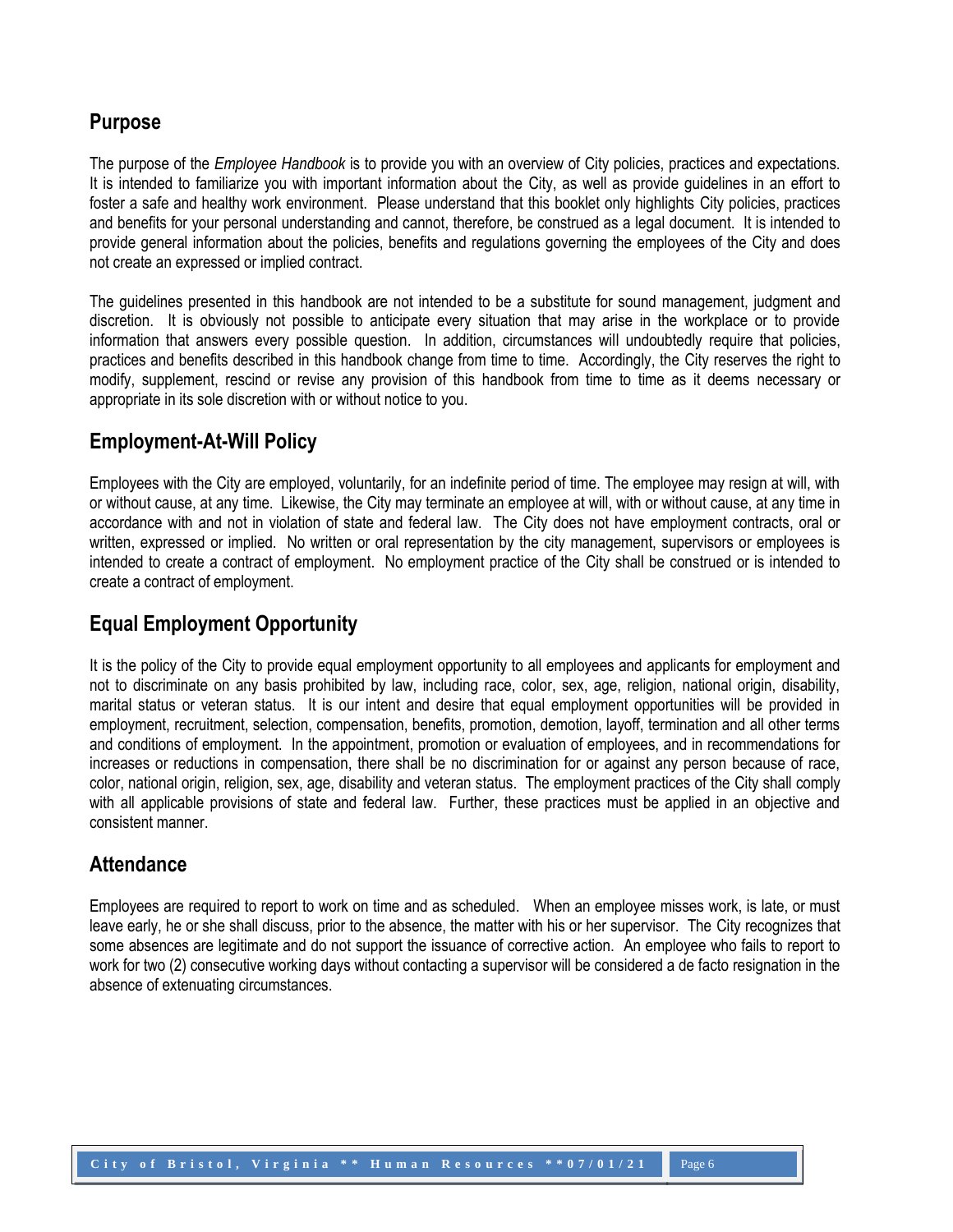## <span id="page-6-0"></span>**Bulletin Boards**

The City provides bulletin boards to convey information about city, state and federal laws. Other City or work related information may be posted on bulletin boards i.e., career opportunity bulletins, employee training schedules, internal City memorandums, etc. Employees are prohibited from posting non-City related or unauthorized information on City bulletin boards.

## **Cellular Telephone Use**

City-issued cellular telephones, electronic paging devices, and other wireless personal communications devices are intended for and expected to be used for City business only. An employee is expected to exercise reasonable discretion in the use of City-issued devices. An employee may carry a personal cellular telephone while at work, provided, however, that the employee makes or answers personal calls only during breaks and meal periods. Friends and families should be made aware of this policy. An employee shall be disciplined and/or held responsible for any costs incurred by the City for excessive use of a wireless communications device, or any inappropriate use.

## <span id="page-6-1"></span>**Compensation**

City payroll is a direct deposit system. Pay days are semi-monthly.

## <span id="page-6-2"></span>**Computer, Email and Internet Policy**

The City shall provide certain employees with a computer, connection to the global internet and to electronic mail ("email") to facilitate their official work. Effective use by these employees should facilitate communications, access to and the sharing of information, and increase productivity. The employee shall act in a responsible, professional and prudent manner when using computer, email and internet. Such use shall not bring discredit to the City nor be used for personal gain, monetary or otherwise. Improper use shall include, but not limited to: not complying with copyright and license laws for programs and data; not safeguarding City information; unnecessary or excessive downloading of software, pictures, wallpaper, calendars, etc. for personal use or pleasure; visiting or viewing sexually explicit sites is prohibited, graphics, pictures, videos, etc.; conducting excessive activity unrelated to job responsibilities; performing political campaign, religious, fund raising or public relations activities; transmitting material, information or software in violation of local, state or federal law; engaging in any activity for personal gain or benefit; playing games; opening emails from unknown senders; connecting a personally owned computer, peripheral, or software to the City's computing or network system. Failure to abide by this policy shall lead to disciplinary action.

*Note: Most information stored on City computers, including an employee's email correspondence, is a public record which is subject to public inspection under the The Virginia Freedom of Information Act.* 

## <span id="page-6-3"></span>**Conflict Resolution**

The City is committed to providing employees an effective and responsive conflict resolution and grievance process.

Conflict resolution process: Conflict resolution is an informal process whereby an employee discusses his/her employment concern with their supervisor(s), other management staff, or the city manager in order to reach a mutual understanding or solution. This process is used to deal with concerns other than those for which the grievance process is available. The conflict resolution process is available to all employees and can be instituted by an employee by verbal request to his or her supervisor. It is the expectation that supervisors and employees make every effort to resolve employment concerns promptly as they arise. The conflict resolution process shall be used: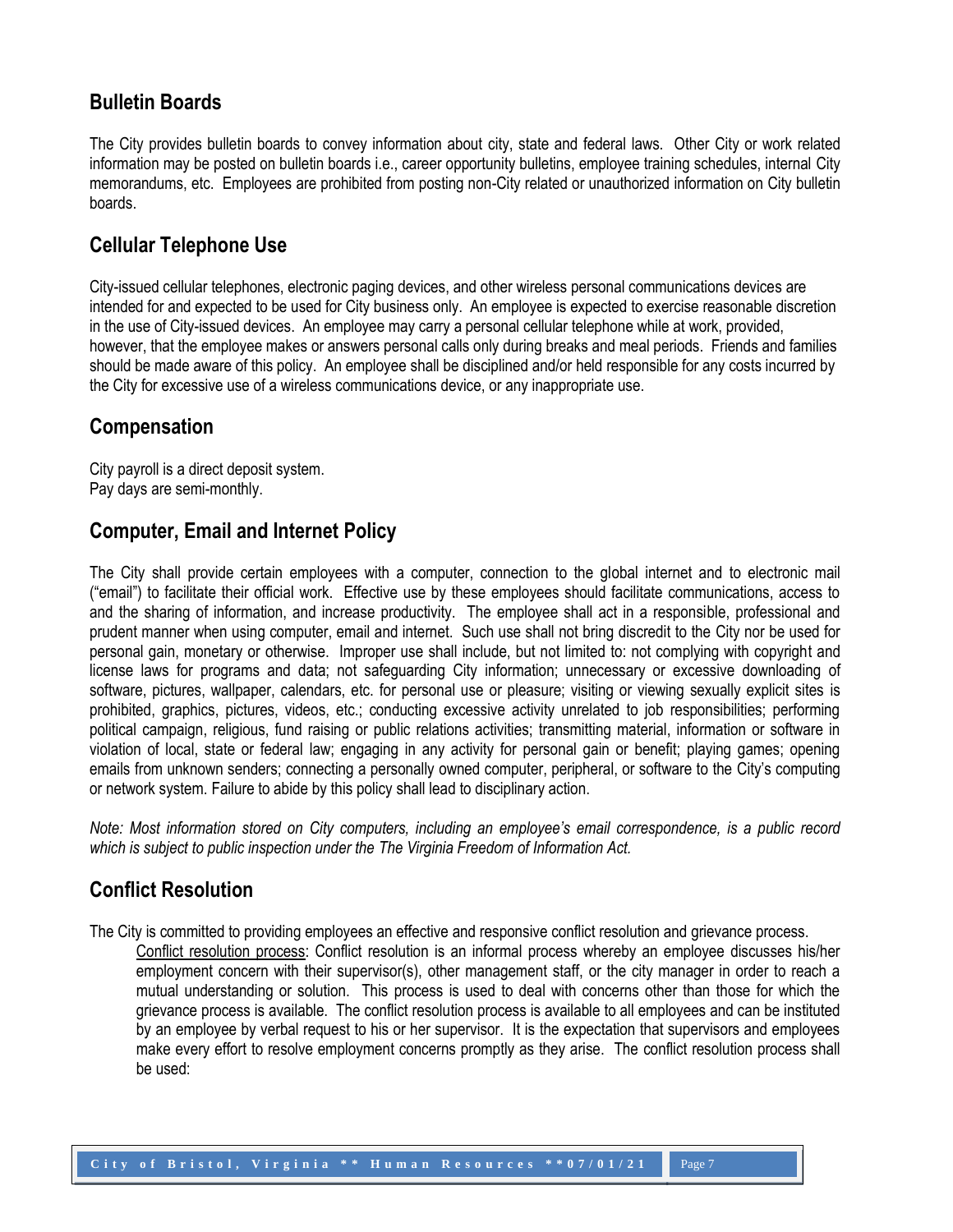- (1) When an employee believes that a violation, misinterpretation or misapplication of the City's policies, rules, regulations, ordinances or administrative orders has occurred; or
- (2) When an employee believes that a work-related issue, condition or concern is inequitable, unfair, unreasonable or unsafe as set forth in the established practices, policies, rules, regulations, ordinances or administrative orders of the City.

Grievance process: An eligible full-time employee not satisfied with a suspension without pay, demotion or dismissal may have access to the grievance process.

## **Grievance Procedure--City Code §66-31.**

Employees are encouraged to take concerns/complaints to his/her supervisor. Many employee concerns or complaints can be resolved through communication between the employee and the supervisor. However, if an issue is not resolved, the employee may file a written grievance. The City has a formal procedure for filing written grievances as outlined within the procedure itself, as well as to the exceptions as to which employees are eligible to file. A copy of the grievance procedure is available in the Human Resources office, as well as in the office of each department and online within the Code of the City of Bristol, Virginia.

#### **Exclusions**

The following categories of employee do not have access to the grievance procedure:

- a. Probationary Employees
- b. Appointees of elected groups or individuals
- c. Department heads
- d. Constitutional officers and employees of their offices
- e. Law enforcement officers electing to pursue a grievance under Chapter 10.1 of Title 2.1.

Resignation. An employee who has resigned shall not have access to this grievance procedure after the effective date of the resignation. However, any grievance initiated by an employee prior to separation from service may, at the employee's option, continue to be processed through the grievance procedure. (City Code Section 66-31(a)(3).

#### Nongrievable Issues

Management reserves the exclusive right to manage the affairs and operation of city government. Accordingly, the following complaints are not grievable.

- a. Establishment and revision of wages, salaries, position classifications or general benefits.
- b. Work activity accepted by the employee as a condition of employment or work activity which may reasonably be expected to be part of the job content.
- c. The measurement and assessment of work activity through a performance evaluation, except where the employee can show that the evaluation was arbitrary or capricious.
- d. The contents of established personnel policies, procedures, rules, regulations, ordinances and statutes.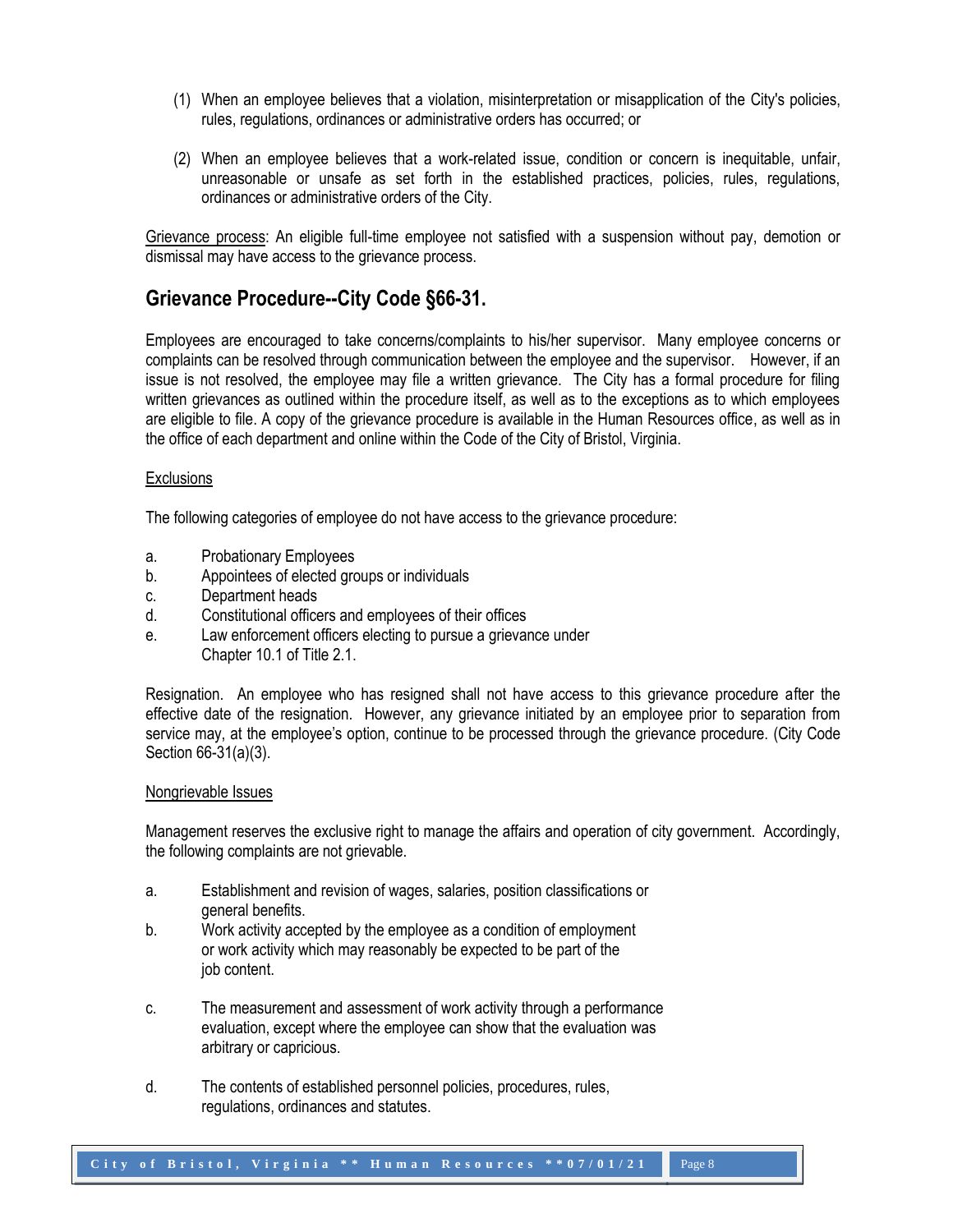- e. Failure to be promoted, except where the employee can show that established promotional policies or procedures were not followed or applied fairly.
- f. The hiring, transfer, assignment and retention of employees, provided such actions do not constitute disciplinary actions.
- g. The relief of employees from duties in emergencies.
- h. Termination, layoff, demotion or suspension from duties because of lack of work, reduction in the work force or job abolishment.

## <span id="page-8-0"></span>**Deferred Compensation – 457 Plan**

The City makes available the opportunity for employees to supplement their retirement benefits. Employees may enroll and make contributions through payroll deduction to a tax-deferred savings plan for retirement. The City doesn't contribute to this plan. Hybrid employees choosing to make voluntary contributions must do so through the Virginia Retirement System's 457 Plan with an employer match. For more information, contact the Finance office or Human Resources.

## <span id="page-8-1"></span>**Disability**

Disability is provided under the provisions of the Virginia Retirement System. Please visit [www.varetire.org](http://www.varetire.org/) for more information.

## <span id="page-8-2"></span>**Disciplinary Action**

Whenever an employee's performance, attitude, work skills and habits, or conduct fall below a desirable level or are in violation of policies, work rules or procedures, the employee shall be informed of such performance deficiency or violation and may be disciplined based on the seriousness of the infraction or performance, or the pattern of violations, infractions or performance. Discipline may include any of a combination and in no specified order of the following actions:

- (1) Oral reprimand.
- (2) Written reprimand.
- (3) Reduction in pay.
- (4) Suspension without pay.
- (5) Demotion.
- (6) Dismissal.

A pre-disciplinary meeting shall be held with any full-time employee prior to taking disciplinary action resulting in a suspension without pay, demotion or dismissal. The employee shall be advised of the charge and possible disciplinary action to be taken. The employee shall be given the opportunity to refute the charge leading to the proposed discipline, to provide information to mitigate the severity of the discipline to be taken or to accept the discipline. An employee not satisfied with the resulting suspension without pay, demotion or dismissal may utilize the grievance process.

## <span id="page-8-3"></span>**Dress, Uniform and Appearance**

The City of Bristol, Virginia seeks to present a positive and professional appearance to the public it serves. Although the City has various positions requiring different standards of dress, all employees are expected to be clean through proper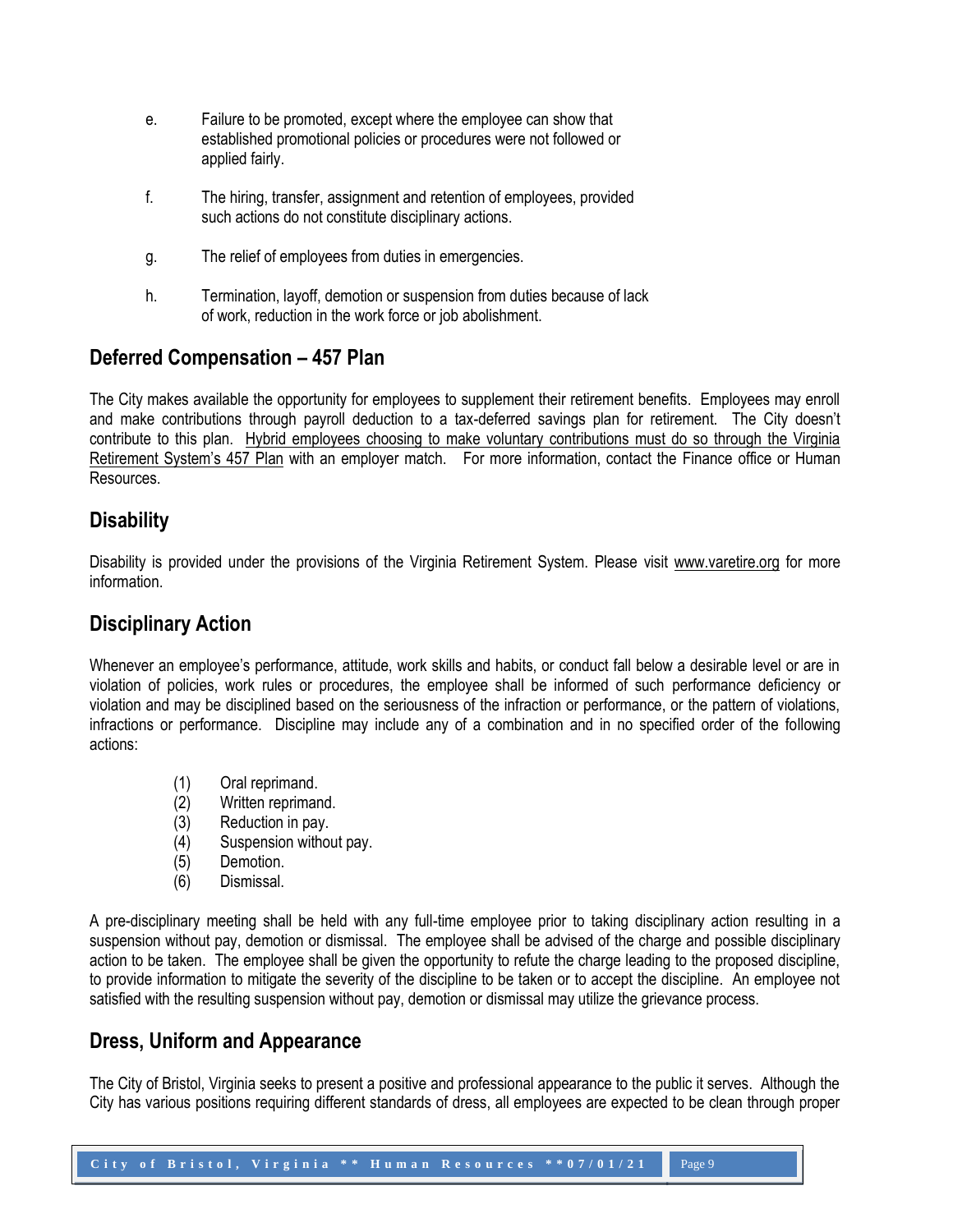personal hygiene at all times and wear proper attire or uniforms in a manner appropriate for their jobs.

With exception to religious observation or garb, tattoos/body art, earplugs and/or facial piercings shall be prohibited from exposure and must be concealed in professional positions requiring a business image. All employees are prohibited from wearing extreme or eccentric hairstyles, clothing or jewelry that does not present a professional appearance.

Department Heads/Supervisors shall be responsible for enforcing proper attire within their areas of responsibility. Employees are responsible to maintain dress, uniform and appearance fitting of a public servant and in matters of safety.

Repeated disregard for this policy may result in disciplinary action up to and including discharge.

If you have a question about whether something is appropriate or inappropriate please check with your manager.

## **Disclosure of Criminal Charges/Convictions**

Employees are **required** to disclose immediately to their supervisor or Department Head of any charges and/or convictions of crimes.

### <span id="page-9-0"></span>**Drug and Alcohol Free Workplace**

**It is the intent of the City of Bristol Virginia to provide a drug-free working environment. Intoxicated or chemically impaired workers are a serious problem in any work environment. Given the potential hazards to the safety of fellow employees and others, the negative public relations, and the potential exposure to liability caused by employees who use or abuse controlled substances or alcohol, the City of Bristol Virginia has established itself as a DRUG-FREE WORKPLACE. The following statement is applicable to any and all employees of the City.**

**The following conduct is prohibited during your work time, whether on the property of City of Bristol or otherwise engaged in your employment duties.**

- **1. The sale, purchase, manufacturing, distribution, dispensing, possession or other use with any nonprescribed controlled substance or drug paraphernalia.**
- **2. The sale, purchase, distribution, dispensing, possession or use of any controlled prescription drug prescribed to someone other than the employee.**
- **3. The illegal sale or distribution to another of a scheduled drug prescribed to the employee.**
- **4. Reporting to or being at work with a measurable quantity of intoxicants, non-prescribed narcotics, hallucinogenic drug, marijuana or other non-prescribed controlled substance in the blood or urine.**

**A violation of any of the above will subject the employee to disciplinary action and possible termination. Employees must abide by the statement above and further must notify the employer in writing of any drug statute charge or conviction of a violation occurring in the workplace or** 

**during work time no later than five (5) days after such charge or conviction. If the employee convicted of a violation is a recipient of federal funds, the City must, in turn, notify the area HUD office or the federal funding agency after receiving notice of conviction of any employee and further take appropriate personnel action with respect to any employee so convicted as outlined in this policy.**

**This statement was developed in accordance with the Federal Drug-Free Workplace Act of 1988, P.L. 100-690, which provides that recipients of federal grants or contracts must take steps to notify the employees that the possession or use of controlled substances in the workplace is prohibited.**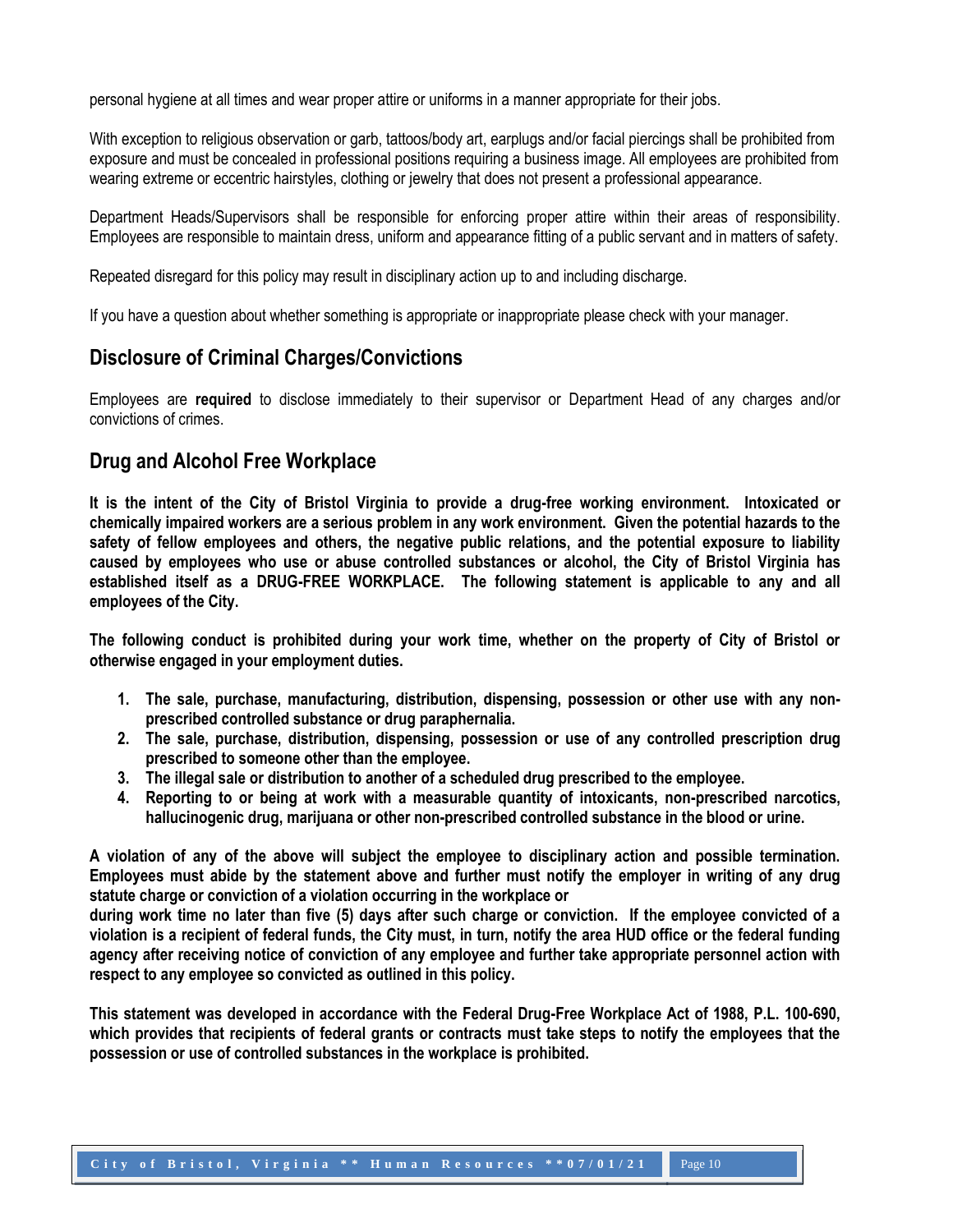#### **REQUIRED TESTING :**

**Pre-employment:** The City may require candidates pass a drug test before beginning work. Refusal to submit to testing will result in disqualification of further employment consideration.

**Reasonable Suspicion:** Employees are subject to testing based upon (but not limited to) observations by the supervision of apparent workplace use, possession or impairment. Human Resources, the Department Head and City Manager shall be consulted before sending an employee for testing. All levels of supervision making this decision must utilize the "Observation Checklist" to document specific observations and behaviors that create a reasonable suspicion that the person is under the influence of illegal drugs and/or alcohol. If the results of the "Observation Checklist" indicate further action is justified, the manager/supervisor should confront the employee with the documentation and/or with another member of management. *Under no circumstances will the employee be allowed to drive himself or herself to the testing facility. A member of supervision/management must escort the employee; the supervisor/manager will make arrangements for the employee to be transported home.*

**Post-accident:** Employees are subject to testing when they cause or contribute to an accident that seriously damages a City of Bristol, Virginia vehicle, machinery, equipment, or property and/or result in an injury to themselves or another employee requiring off-site medical attention. A probable belief circumstance will be presumed to arise in any instance involving a work-related accident or injury in which an employee who was operating a motorized vehicle (including, but not limited to, forklift, pickup truck, overhead cranes, aerial/man-lifts) appears to be responsible for causing the accident. In any of these instances, the investigation and subsequent testing must take place within two (2) hours following the accident, if not sooner. *Under no circumstances will the employee be allowed to drive himself or herself to the testing facility.*

**Follow-up**: Employees who have tested positive, or otherwise violated this policy, are subject to discipline, up to and including discharge. Depending upon the circumstances and the employee's work history/record, The City of Bristol, Virginia may offer an employee who violates this policy or tests positive the opportunity to return to work on a last chance basis pursuant to mutually agreeable terms, which could include follow-up drug testing at times and frequencies determined by the City of Bristol, Virginia for a minimum of one (1) year but not more than two (2) years as well as a waiver of the right to contest any termination resulting from a subsequent positive test. If the employee either does not comply with the terms of their rehabilitation program or tests positive after completing the rehabilitation program, they will be subject to immediate discharge from employment.

#### **COLLECTION AND TESTING PROCEDURES**

Employees subject to alcohol testing shall be driven to the designated facility and directed to provide breath specimens. Breath specimens shall be tested by trained technicians using federally approved breath alcohol testing devices capable of producing printed results that identify the employee. If an employee's breath alcohol concentration is .04 or more, a second breath specimen shall be tested approximately 20 minutes later. The results of the second test shall be determinative. Alcohol tests may, however, be a breath, blood or saliva test, at the City's discretion. For purposes of this Policy, test results generated by law enforcement or medical providers may be considered by the City as work rule violations.

Candidates and employees subject to drug testing shall be driven to the designated medical facility and directed to provide urine specimens. Candidates and employees may provide specimens in private unless they appear to be submitting altered, adulterated or substitute specimens. Collected specimens shall be sent to a federally certified laboratory and tested for evidence of marijuana, cocaine, opiates, amphetamines, PCP, benzodiazepines, methadone, methaqualone and propoxphane use. (Where indicated, specimens may be tested for other illegal drugs.) The laboratory shall screen all specimens and confirm all positive screens. There shall be a chain of custody from the time specimens are collected through testing and storage.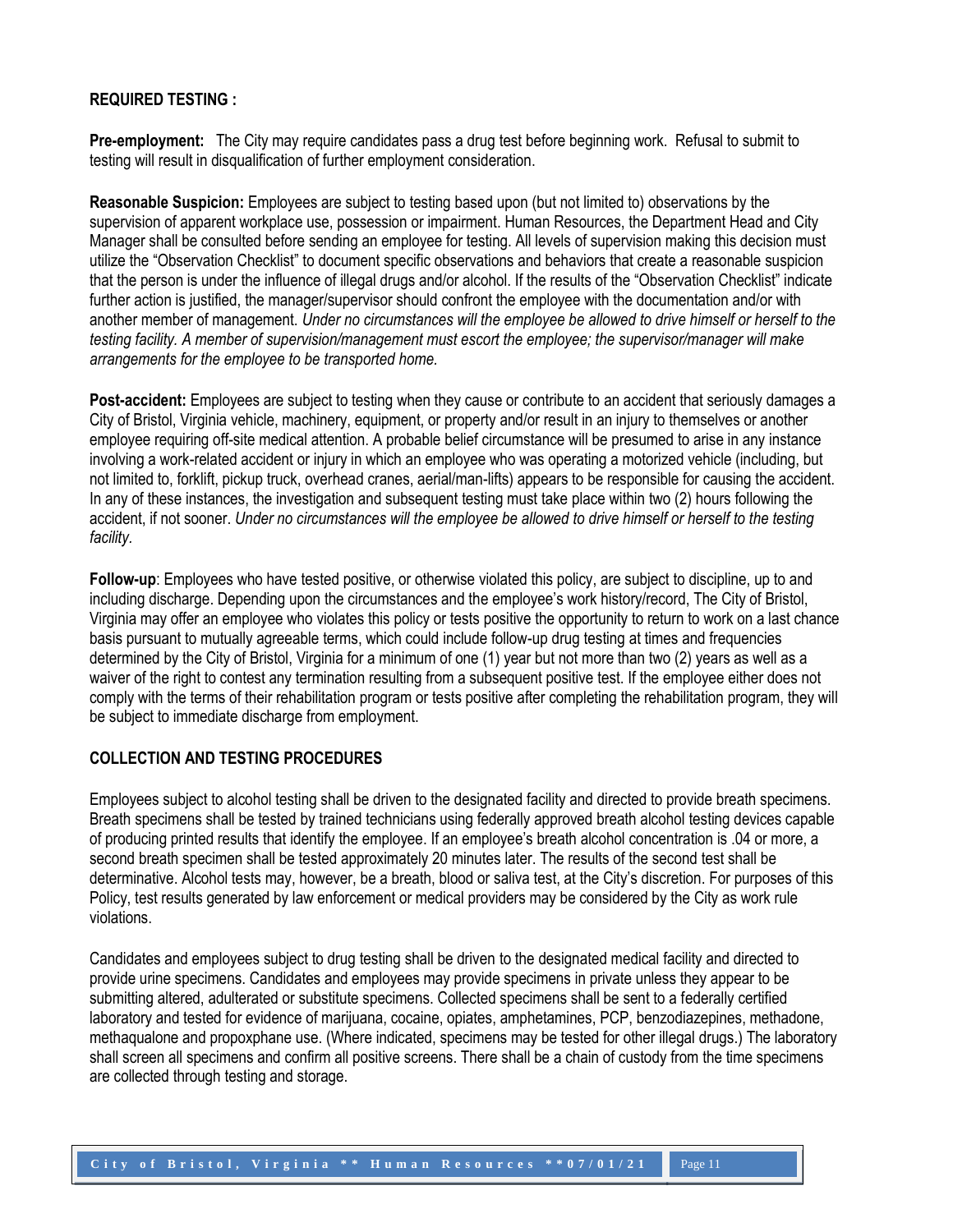The laboratory shall transmit all positive drug test results to a Medical Review Officer ("MRO") retained by laboratory, who shall offer persons with positive results a reasonable opportunity to rebut or explain the results. Persons with positive test results may also ask the MRO to have their split specimen sent to another federally certified laboratory to be tested at the applicant's or employee's own expense. Such requests must be made within 72 hours of notice of test results. If the second facility fails to find any evidence of drug use in the split specimen, the employee or applicant will be treated as passing the test. In no event shall a positive test result be communicated to the employer until such time that the MRO has confirmed the test to be positive.

#### **CONSEQUENCES**

Applicants who refuse to cooperate in a drug test or who test positive will not be hired and will not be allowed to reapply/re-test in the future.

Employees who refuse to cooperate in required tests or who use, possess, buy, sell, manufacture or dispense an illegal drug in violation of this policy will be disciplined up to and including termination. *If the employee refuses to be tested yet*  the City believes they are impaired, under no circumstances will the employee be allowed to drive himself or herself *home.*

The first time an employee tests positive for alcohol or illegal drug use under this policy, the result will be discipline up to and including discharge.

Employees will be paid for time spent in alcohol/drug testing and then suspended pending the results of the drug/alcohol test. After the results of the test are received, a date/time will be scheduled to discuss the results of the test; this meeting will include a member of management/supervision, a representative (if requested), and Human Resources. Should the results prove to be negative, the employee will receive backpay for the times/days of suspension.

#### **CONFIDENTIALITY**

Information and records relating to positive test results, drug and alcohol dependencies and legitimate medical explanations provided to the MRO shall be kept confidential to the extent required by law and maintained in secure files separate from normal personnel files. Such records and information may be disclosed among managers and supervisors on a need-to-know basis and may also be disclosed where relevant to a grievance, charge, claim or other legal proceeding initiated by or on behalf of an employee or applicant.

## <span id="page-11-0"></span>**Employee Appointments**

Full-time – an individual hired on either a salary or wage basis for an established position for an indefinite term who is expected to work a minimum of (40) hours a week also called "forty-hour" employee.

Part-time – an individual hired on either a salary or wage basis for an established position for an indefinite term who is expected to work an established period of time that is less than (40) forty hours per week.

Probationary employee – a full-time or part-time employee who has worked for the City less than three months.

Temporary/Seasonal – an individual hired on a term basis, e.g., day, week, season, period of months or on a project basis. Ineligible for benefits.

## <span id="page-11-1"></span>**Employee Privacy**

Some employment records maintained by the City are open for public inspection under state law. The City will protect information in those records which is confidential under the law. The City may inspect City owned property, including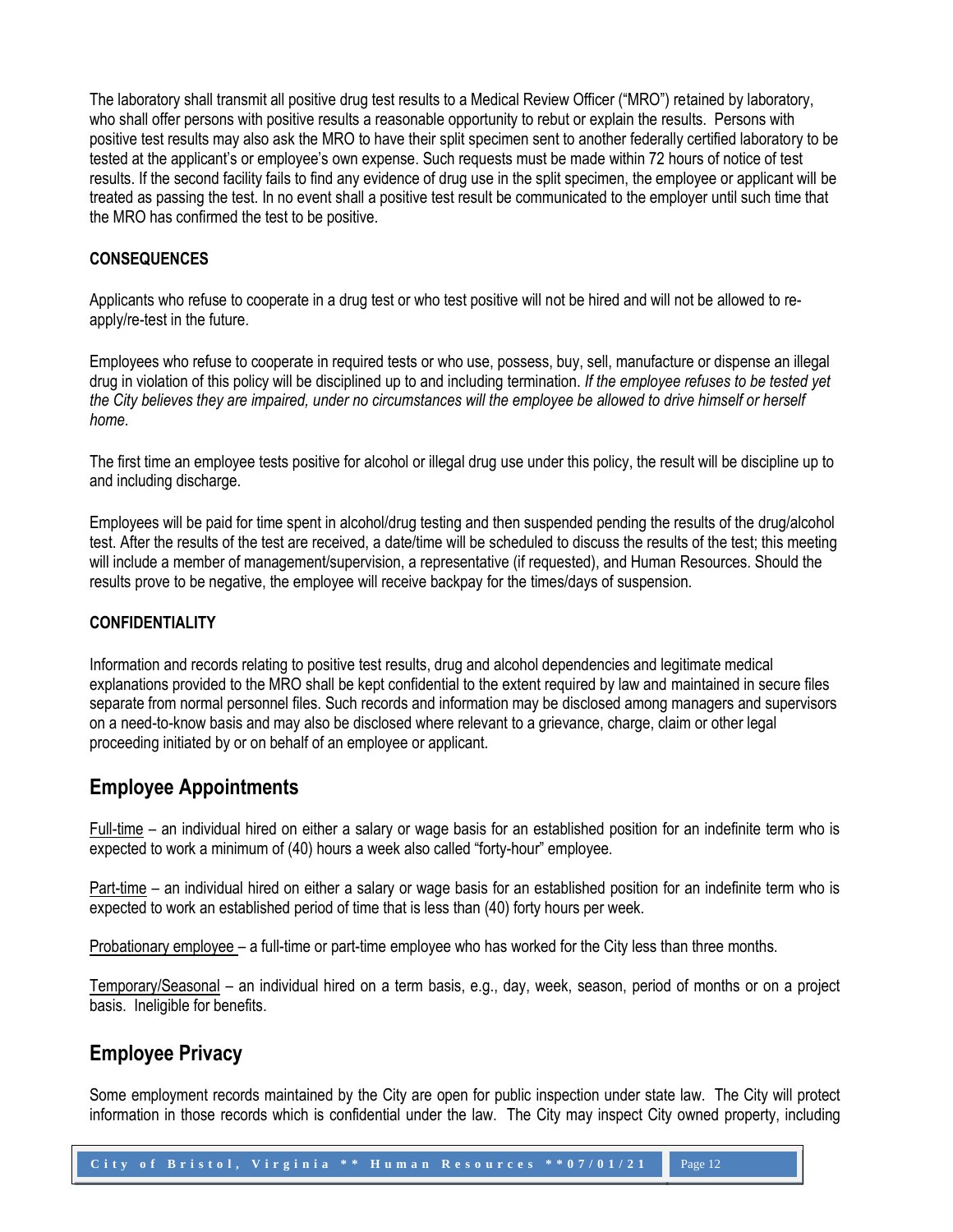lockers, desks, storage containers, vehicles, computers and city issued cellphones at any time. Such inspections may be made for safety purposes, or to prevent illegal or prohibited items or substances, or for any other reason.

## <span id="page-12-0"></span>**Employee References**

All official requests for references from the City will be provided strictly by Human Resources and reflect only the facts regarding the nature of employment (e.g. title/position/dates of employment/re-employment recommendations). No further information from this source will be provided. References provided by Department Heads, Supervisors, and others shall be considered personal references for which the City accepts no authorship or responsibility whatsoever. Those providing such references are cautioned that they accept full personal responsibility and liability for these references.

## **Flexible Spending Accounts (FSA)**

Flexible spending accounts are available to all eligible employees. An FSA allows an employee to set aside a portion of his or her earnings to pay for qualified medical and dental expenses such as deductibles, copayments, and coinsurance, and dependent care. Contributions to this program are voluntary deductions and are pretaxable which means a tax savings advantage. Employees are subject to and obligated per the provider's agreement. Contact the Finance office for more information.

## <span id="page-12-1"></span>**Health Insurance**

The City offers health insurance coverage to eligible employees and their eligible dependents as well as retirees. All eligibility and coverage requirements are subject to the provisions contained in the City's benefits plan document and City Code Section 66-28. For more information about health insurance options, contact the Human Resources Department.

## <span id="page-12-2"></span>**Hours of Work—City Code §66-26.**

The number of working hours a week for full-time employment of city officers and employees shall not be less than 40, exclusive of the lunch hour. The schedule of the working hours shall be established by the City Manager and approved by the City Council with due regard for maintenance of service.

## <span id="page-12-3"></span>**Leaves of Absences**

#### Leaves of absence – Eligibility – City Code §66-45.

(a) Regular employees, full-time and part-time. The appointment of regular full-time and part-time employees is subject to three months' probationary service before permanent status is acquired. After the termination of such probationary period, annual leave and sick leave credit shall be given for the period of probationary service. The maximum credits for annual and sick are for regular full-time employees. Regular employees on a part-time basis hired before January 1, 2014 shall receive sick leave and annual leave credits, and charges for authorized absences shall be made against these credits in proportion to their actual hours of duty. Regular employees on a part-time basis hired on or after January 1, 2014 shall not receive sick leave and annual leave credits.

(b)Temporary employees. No credits for leave with pay shall be made for an employee holding a temporary appointment. If the status of any employee is changed from temporary to permanent, leave credits shall be given for a period of temporary service not to exceed three months; in addition that period shall also be considered part of the total service in determining the date at which the credit for leaves of absence with pay shall accrue.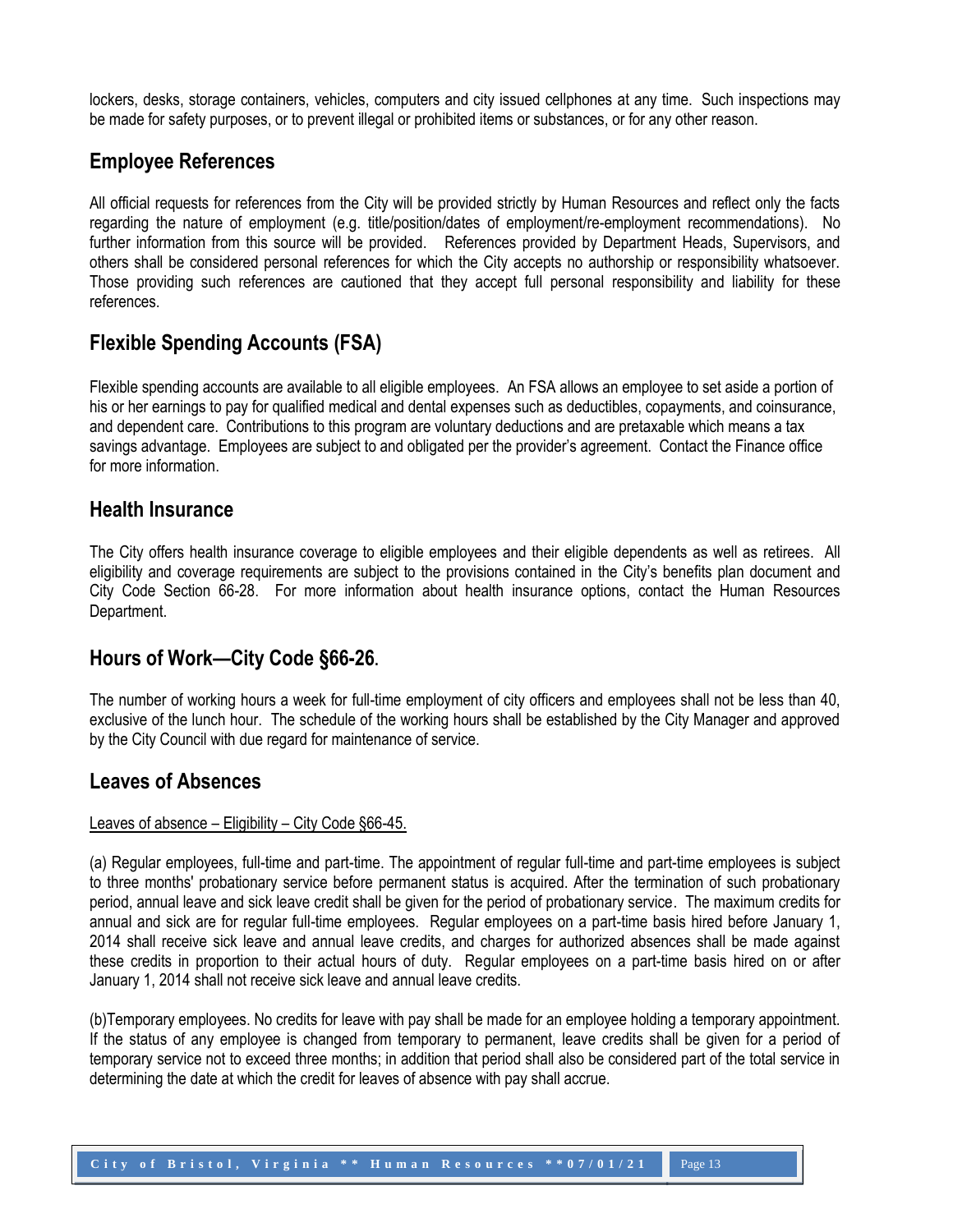(c)Intermittent or occasional employees. No credits for leaves with pay shall be granted to intermittent or occasional employees.

(d)Reinstated employees. A person who is reinstated as provided in section 66-54 shall be credited with all unused balances of leave (except annual and compensatory leave) held at the date of previous separation and shall have all creditable service before that date considered in determining the date of accrual; a person who is reinstated on return from military leave shall receive, also, full benefits of his period of military service in determining the date of accrual.

(e)Reemployed employees. A person who is reemployed will accrue leave for continuous service only, beginning with the latest date of reemployment.

#### Family and Medical Leave Act

A qualifying employee is entitled to a maximum of twelve (12) weeks for FMLA and Qualifying Exigency or twenty-six (26) weeks of military caregiver leave. FML may be paid or unpaid leave. To be eligible, an employee must have worked 1250 hours during the past 12 months. The employer requires the employee to use existing paid leave during the FML absence. Employees can and should notify the employer when they expect to take Family Medical Leave. If the leave is *foreseeable*, employees must provide the City 30 days advance notice before FML is to begin. If the leave is *not foreseeable*, notice is to be provided as soon as practicable. Regardless of whether the employee has made statement of the fact, when the employer has become aware and has identified a situation as qualifying in accordance with the Family and Medical Leave Act, the employer will initiate the FMLA procedure. The employer calculates a "rolling" 12 month period measured backward from the date of any FMLA usage. Employee shall contact Human Resources to obtain an application for family medical leave.

#### Holiday Leave—City Code §66-41.

The following holidays shall be observed:

| New Year's Day                                                                                     | January 1                     |  |
|----------------------------------------------------------------------------------------------------|-------------------------------|--|
| Dr. Martin Luther King, Jr. Day                                                                    | Third Monday in January       |  |
| Presidents' Day                                                                                    | Third Monday in February      |  |
| <b>Memorial Day</b>                                                                                | Last Monday in May            |  |
| Independence Day                                                                                   | July 4                        |  |
| Labor Day                                                                                          | First Monday in September     |  |
| Columbus Day and                                                                                   |                               |  |
| <b>Yorktown Victory Day</b>                                                                        | Second Monday in October      |  |
| Veterans' Day                                                                                      | November 11                   |  |
| <b>Thanksgiving Day</b>                                                                            | Fourth Thursday in November   |  |
| Friday after Thanksgiving Day                                                                      | Friday after Thanksgiving Day |  |
| Christmas Eve Day                                                                                  | December 24                   |  |
| Christmas Day                                                                                      | December 25                   |  |
| Any other holiday time granted by the Governor of the Commonwealth of Virginia or the President of |                               |  |
| the United States. Any other day so appointed by the City Council.                                 |                               |  |

#### Bereavement Leave -- (09/12/2017)

Funeral Leave for an Immediate Family Member:

When a death occurs in an employee's immediate family, all regular [full-time employees](https://www.thebalance.com/exempt-employees-1918120) may take up to three (3) days off with pay to attend the funeral or make funeral arrangements. Bereavement Leave may be used in conjunction with additional sick leave or other available leave time.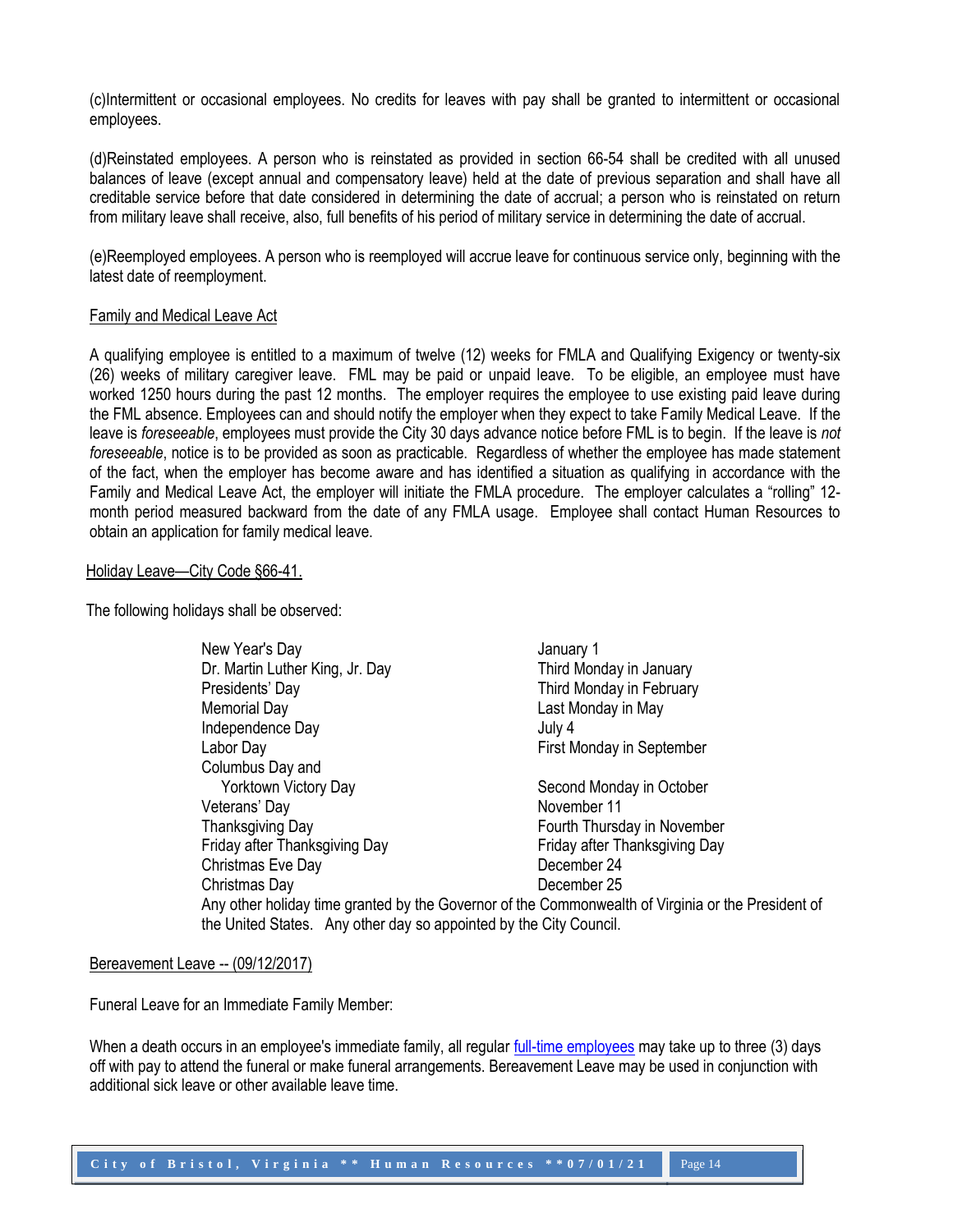#### Immediate Family Defined:

Immediate family members are defined as an employee's spouse, parents, stepparents, sisters, brothers, children, stepchildren, grandparents, father-in-law, mother-in-law, brother-in-law, sister-in-law, son-in-law, daughter-in-law, or grandchild or as determined on a case-by-case basis of the Department Head.

#### Civil Leave—City Code §66-51.

The City Manager may grant an employee of the city leave with full pay for any absence necessary for serving on a jury, attending court as a witness under subpoena, or serving in an election. An employee compensation for civil duties shall be paid only the difference between the full salary or wages and the amount of compensation.

#### Military leave—City Code §66-52.

- (a) All officers and employees of the city who are former members of the armed services or members of the organized reserve forces of any of the armed services of the United States, National Guard or Naval Militia shall be entitled to leaves of absence from their respective duties, without loss of seniority, accrued leave or efficiency rating, on all days during which they are engaged in federally funded military duty, to include training duty, or when called forth by the governor pursuant to the provisions of section 44-75.1 or section 44-78.1 There shall be no loss of pay during such leaves of absence, except that paid leaves of absence for federally funded military duty, to include training duty, shall not exceed 15 workdays per federal fiscal year, and except that no officers or employees shall receive paid leave for more than 15 workdays per federally funded tour of active military duty. When relieved from such duty, they shall be restored to positions held by them when ordered to duty. For the purposes of this section, with respect to employees of the city who do not normally work approximately equal workdays on five or more days of each calendar week, the term "workday" shall mean 1/260 of the total working hours such employee would be scheduled to work during an entire federal fiscal year, not taking into account any state holidays, annual leave, military leave, or other absences.
- (b) Any employee who is ordered to report for a selective service physical examination shall be entitled to leave with full pay for not exceeding one day.

#### Leave without pay—City Code §66-54.

- (a) Leave without pay may be granted to an employee at the discretion of the City Manager upon request of the department director for a period not to exceed 12 months.
- (b) Any employee returning from leave of absence without pay during, or at the end of, the period for which the leave was granted shall be entitled to reinstatement under the conditions elsewhere provided in these rules; if he fails to return at the end of the period for which the leave was granted, he shall be treated as having resigned from service.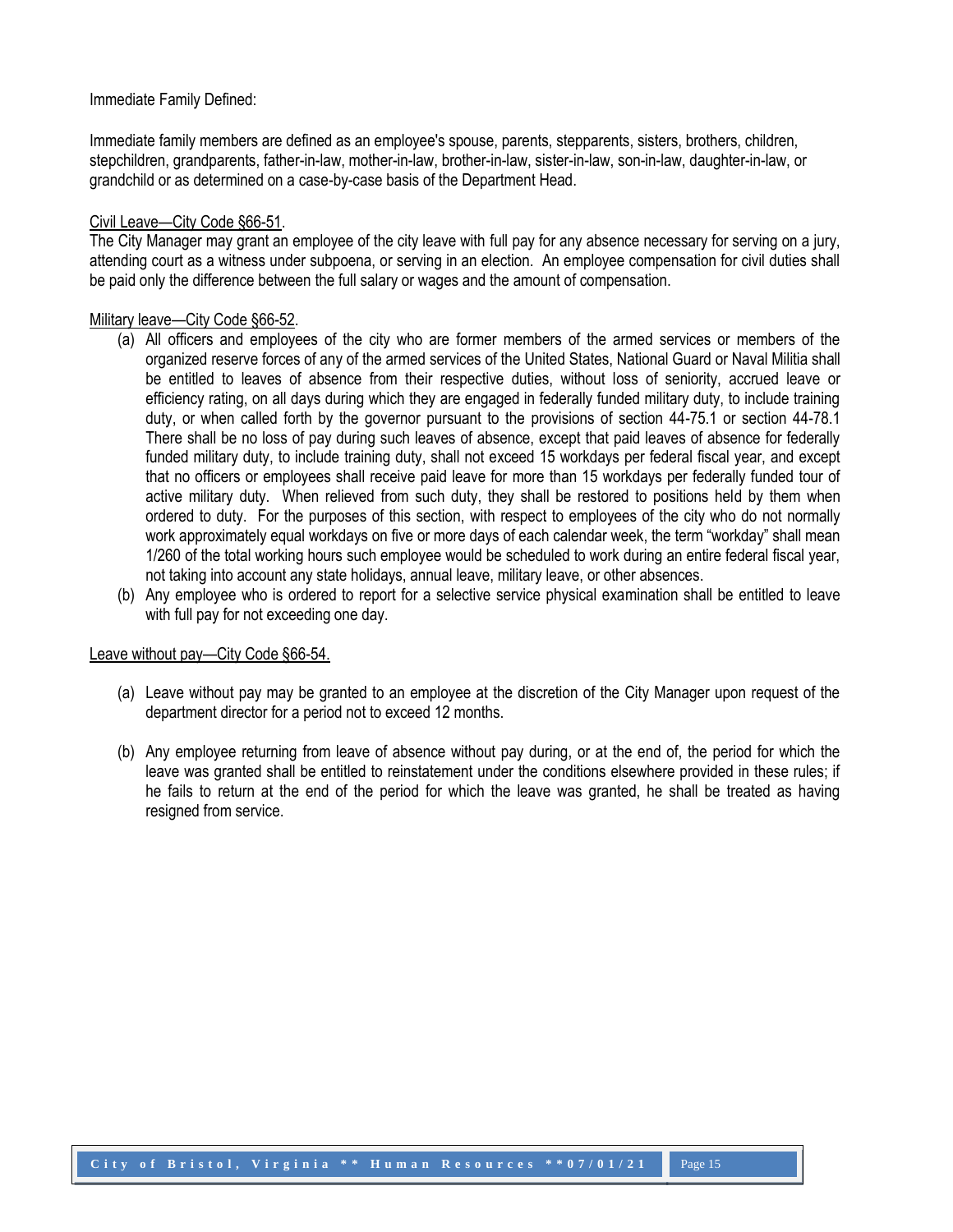#### Vacation/Annual Leave -- (07/01/19)

Annual leave credits for regular employees, shall be provided for at the following rates:

|                         | <b>40 HOUR EMPLOYEE</b>                      | <b>FIRE DEPARTMENT</b>                                |                                       |
|-------------------------|----------------------------------------------|-------------------------------------------------------|---------------------------------------|
| <b>Years of Service</b> | <b>Earned Hours PTO/Month</b><br>(days/year) | FD Earned Hours PTO/Month w<br>Multiplier (days/year) | <b>Max</b><br><b>Accrued</b><br>Leave |
| 0-2 years               | 8(12d)                                       | 12(6d)                                                | 192 hours                             |
| 3-5 years               | 10(15d)                                      | 14(7d)                                                | 192 hours                             |
| 6-10 years              | 12(18d)                                      | 16(8d)                                                | 240 hours                             |
| $11-15$ years           | 14 (21d)                                     | 19 (9.5d)                                             | 288 hours                             |
| 16-20 years             | 16 (24d)                                     | 22 (11d)                                              | 288 hours                             |
| 21 plus                 | 18 (27d)                                     | 24 (12d)                                              | 288 hours                             |

*Use of credits.* The annual leave credits provided may be used, at the option of the employee, to provide paid absences for vacation and other personal purposes (including sickness after sick leave is exhausted) or for absences in excess of credits available for other kinds of leave. However, as a matter of policy, a major portion of annual leave should be used at one time in a course of a 12-month period.

No annual leave credit shall be provided during any period of absence immediately following an absence of 60 calendar days.

All leave, annual, sick, compensatory, and holiday will be taken in  $\frac{1}{4}$  hour increments.

Example of how time is accrued based on years of service:

On October 8, 2016, Joe Employee was hired to work for the City of Bristol, Virginia. During Joe's first two years of service ((October 8, 2016 to October 7, 2017 (Year 1) and October 8, 2017 to October 7, 2018 (Year 2)), he began earning 8 hours of annual leave time per month. Joe completed two years of service to the City on October 7, 2018. Thus, he began his 3<sup>rd</sup> year of service to the City on October 8, 2018. Beginning on October 1, 2018, Joe would be entitled to earn 10 hours of annual leave time per month as he would be entering his 3<sup>rd</sup> year of service to the City.

If an employee's start date is between the 1<sup>st</sup> and the 15<sup>th</sup> of the month, leave will be credited for that month. If the start date is on the 16<sup>th</sup> of the month or later, leave will begin accruing the first of the following month.

Part-time service will not count towards years of service time.

#### Sick Leave -- (7/1/19)

Sick leave credits for regular full-time employees, hired before January 1, 2014, who have not opted to participate in the hybrid retirement plan, and all employees eligible to receive enhanced retirement benefits in hazardous duty positions, and all employees hired on or after January 1, 2014, with Virginia Retirement System creditable services, shall be provided at the rate of 10 hours for each calendar month. For those with a normal workday of a 24-hour shift, whose regular schedule exceeds 2,080 hours per year, sick leave shall be provided for at the rate of 16 hours for each calendar month.

No sick leave credit shall be provided during any period of absence immediately following an absence of 60 calendar days. In case of illness or injury which is not compensable under the Virginia Workers' Compensation Act (Code of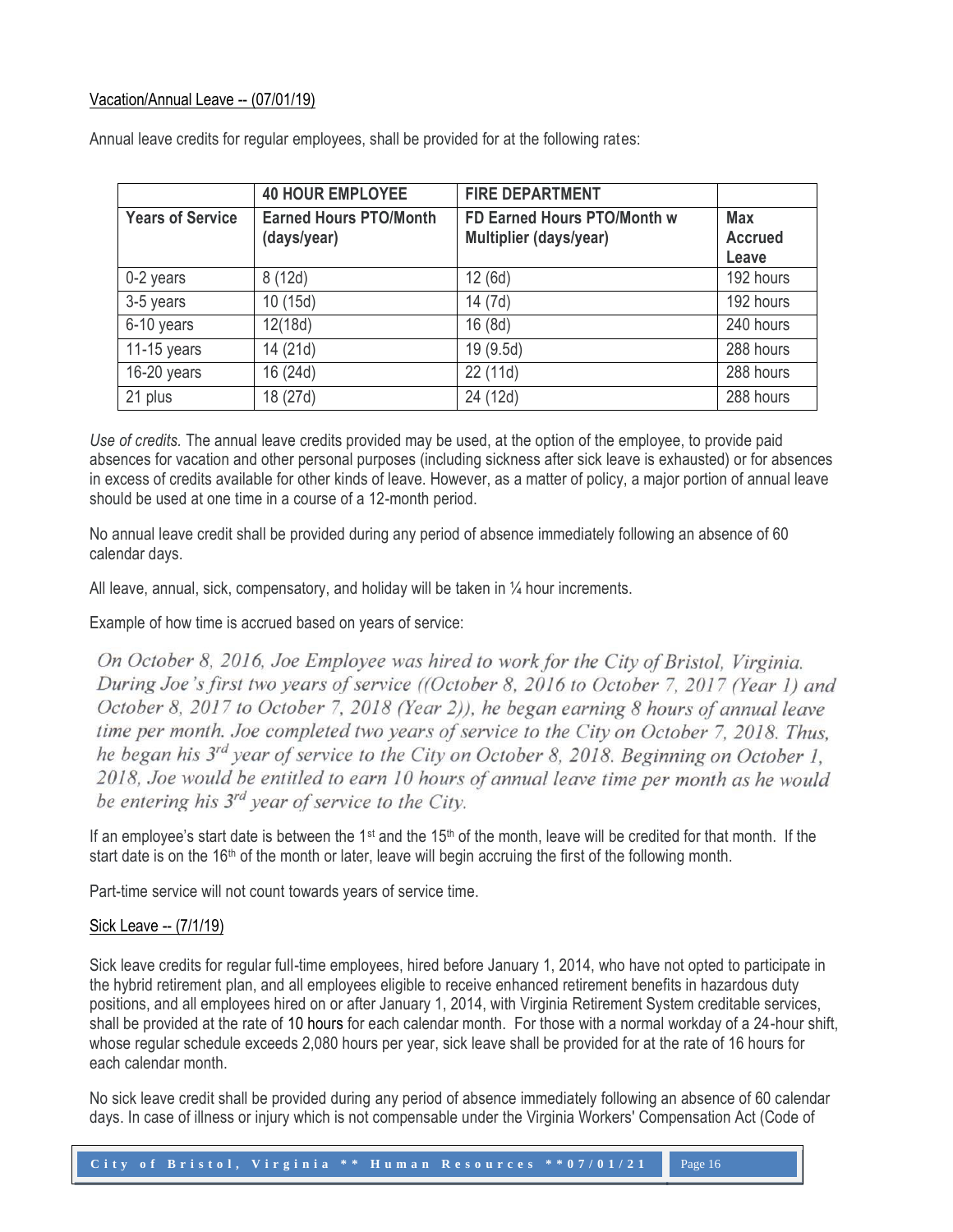Virginia, § 65.2-100 et seq., as amended, repealed, reenacted or recodified from time to time), the city manager may grant additional credits beyond what the employee has accumulated; provided, however, that it is clearly established that the illness or injury was contracted in the course and by reason of the performance of duties assigned to the employee.

All full-time employees hired on or after January 1, 2014, and employees hired before January 1, 2014, who have opted to participate in the hybrid retirement plan, with the exception of employees eligible for enhanced retirement benefits in hazardous duty positions and employees hired with Virginia Retirement Service creditable service, shall receive sick leave as set forth in the applicable City of Bristol Human Resources policy. Any and all future changes to paid time off shall be subject to city council approval.

#### *Use of credits.*

*Verification.* The justification for any sick leave use shall be subject to verification by the department director concerned and the city manager by requirement of a certificate of a physician, describing the disability, stating that the employee was unable by reason of his disability to be on duty during the entire period covered by the application and, where extended absence is indicated, the probable duration of the disability. For any absence in excess of 60 work days within a 12-month period such a certificate must be provided and filed with the city manager at the end of the 60 days and monthly thereafter.

*Justifications.* Leave credit may be used for authorized absences as follows:

Personal illness or injury incapacitating the employee from performing his duties.

Exposure to a contagious disease which jeopardizes the health of others.

Appointment for examination and treatment related to health when such appointment cannot reasonably be scheduled during non-work hours.

Illness or death in the immediate family requiring the attendance of the employee. "Family of an employee" shall be regarded as parents, wife, husband, child, brother, sister or any other relatives living in the household of the employee.

Pregnancy, miscarriage, abortion or childbirth incapacitating the employee [from performing her duties].

All leave, sick, annual, compensatory and holiday leave will be taken in  $\frac{1}{4}$  hour increments.

## **Hybrid Plan**

Hybrid Plan employees, are defined as having a Virginia Retirement System (VRS) effective membership date of January 1, 2014 or after, and working not less than 40 hours per week. The Hybrid Plan includes short and long-term disability. Employees within hazardous duty positions with the LEOS retirement benefit are not eligible participants of the Hybrid Plan.

**Short and Long Term Disability-** Short- and long-term disability is provided through the Virginia Local Disability Program (VLDP) **after a 1-year waiting period**.

Under a short-term, non-work related disability, an eligible employee, would receive on the  $8<sup>th</sup>$  day, 60% of replacement income for a maximum of 125 days upon approval by the disability administrator. Long-term disability benefit begins after having satisfied the short-term disability of a 7-day waiting period and received 125 workdays of short-term pay. For more details on short and long term disability benefits and filing claims, refer to the Virginia Retirement System website a[t www.varetire.org](http://www.varetire.org/) or contact Human Resources.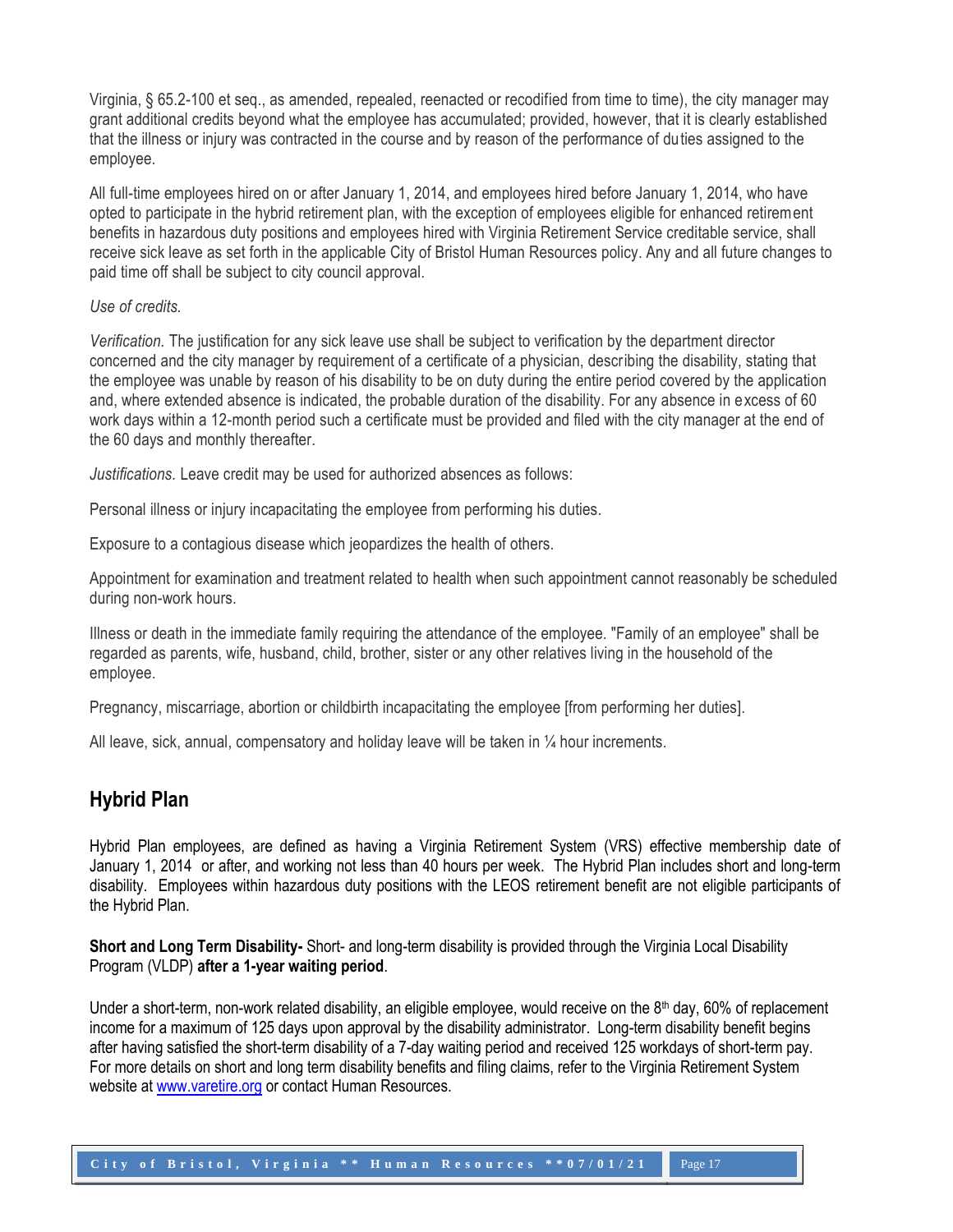**Sick Leave under the Hybrid Plan** – Sick leave credits will accrue at a rate of 5 hours per calendar month for less than 60 months of service. Sick leave may be taken for personal and family illnesses, funerals, injuries, physician visits, 7 day waiting period prior to commencement of short-term disability, and qualifying FMLA absences. Accruals are credited upon the completion of a full calendar month of service. **Sick leave credits accumulated cannot exceed nor accrue beyond the maximum limit within the fiscal year**.

#### **Full-time (not less than 40 hrs/wk)**

| <b>Completed Service</b> | <b>Max Sick Leave Accrual Hours/FY</b> |
|--------------------------|----------------------------------------|
| 0-5 years                | 60 hours                               |
| 5-10 years               | 72 hours                               |
| 10+ years                | 84 hours                               |

All full-time new hires must complete a successful three month probationary period before being eligible for VRS or use of any accrued leave.

Donated Time Policy

*Effective: 03/01/2010 Revised: 01/01/2014*

The city's personnel policy with respect to donation of sick leave is as follows:

Subject to approval by the City Manager and to the restriction hereinafter set forth, employees with accumulated sick leave may transfer their days of sick leave to other employees on sick leave status who have exhausted all paid leave, including annual and holiday leaves. Approval will be given on a case-by-case basis.

The maximum amount that any employee may transfer shall not exceed 40 hours per event of their existing sick leave balance at the time of the request.

The right of transfer of sick leave to an employee is subject to the restriction that no employee may have transferred to him/her more than a maximum of 160 hours per event.

Transferred sick leave will be paid at the pay rate of the employee needing donated leave.

Any exceptions to this policy will be made strictly at the discretion of the City Manager.

Employees working less than 40 hours per week are ineligible to receive donated time.

Hybrid Plan employees are ineligible to receive donated time.

#### <span id="page-17-0"></span>**Life Insurance**

Life insurance is provided to eligible City employees through the City's participation in the Virginia Retirement System. Optional Group Life benefits are available to eligible individuals. Contact Human Resources for more information.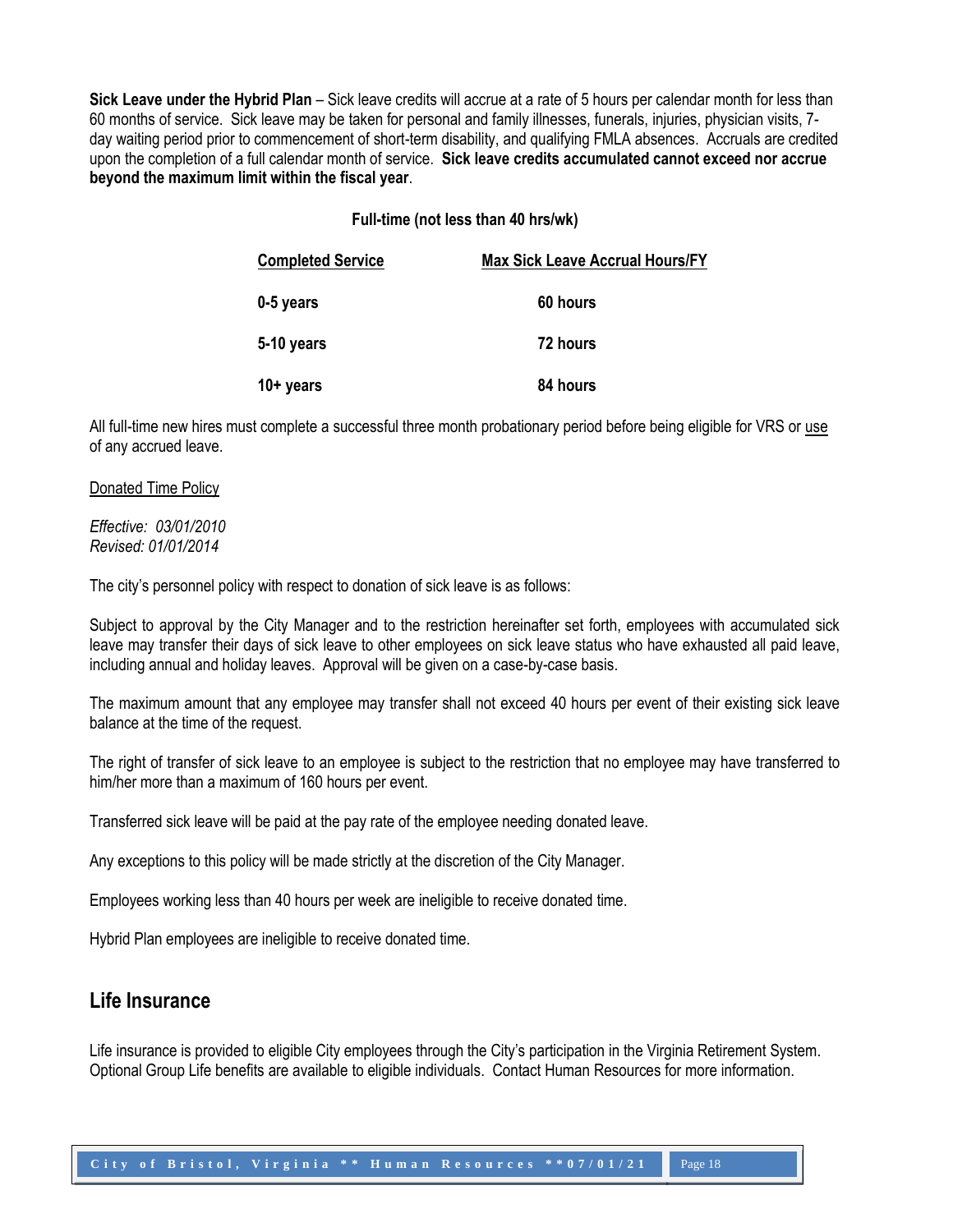## **Nepotism**

No two employees who are relatives shall be placed within the same line of supervision. This policy may preclude employees from future promotion opportunities if such promotion would place relatives within the same line of supervision, or where favoritism or an unsound employment condition may occur.

This policy applies to promotions, demotions, transfers, reinstatements, and new appointments.

"Relative" means, for nepotism purposes, a spouse, parent, parent-in-law, child, brother, sister, grandparent, grandchild, son-in-law, brother-in-law, daughter-in-law, sister-in-law, stepbrother, stepsister, half-brother, half-sister or other family member who resides in the same household.

When a violation of this policy results from the marriage of employees, the violation shall be resolved by means of dismissal, resignation or transfer within the City. The City shall advise the employees of each of the alternatives available to remove such violation. Such employees shall be given the opportunity to select among such available alternatives.

An application for employment submitted by a relative of a current employee will not be considered when the position applied for falls within the line of supervision of the related employee. Relatives may only be considered for employment if the current related employee agrees in writing to transfer, resign or retire so as to eliminate any line of supervision of the applicant.

## <span id="page-18-0"></span>**Orientation/Probationary Period**

All new full-time and part-time employees shall serve a three month probationary period before permanent status is acquired (City Code Section 66-45.) The purpose of the orientation period is to provide the employee and supervisor opportunities to discuss the employment experience separate from the daily work assignments. During this period, the employee will be evaluated and closely monitored for desired attitude, work habits and organizational compliance to ensure the proper candidate selection for the position was made. During the orientation period an employee may be dismissed from employment at any time for any reason without appeal to the grievance process.

## <span id="page-18-1"></span>**Outside Employment – City Code §66-27.**

No employee of the city shall engage in any other employment or in any private business or in the conduct of a profession during the hours which he is employed, or outside such hours in a manner or to an extent that affects or is likely to affect his usefulness as a city employee. Outside employment including part-time work is not allowed without written approval from the City Manager. The City Manager may withdraw approval at any time.

## <span id="page-18-2"></span>**Overtime and Compensatory Leave**

*Approved: June 22, 2021 Effective: July 1, 2021*

Nonexempt employees will receive overtime pay for hours worked over 40 per workweek at a rate not less than one and one-half times the regular rate of pay. For those whose regular schedule exceeds 2,080 hours per year, overtime will be calculated in accordance with an established Department of Labor work period basis. Public safety employees, whose regular work pay-period is different than a 40-hour work week, will be compensated for overtime in accordance to Department of Labor rules and regulations and the Fair Labor Standards Act.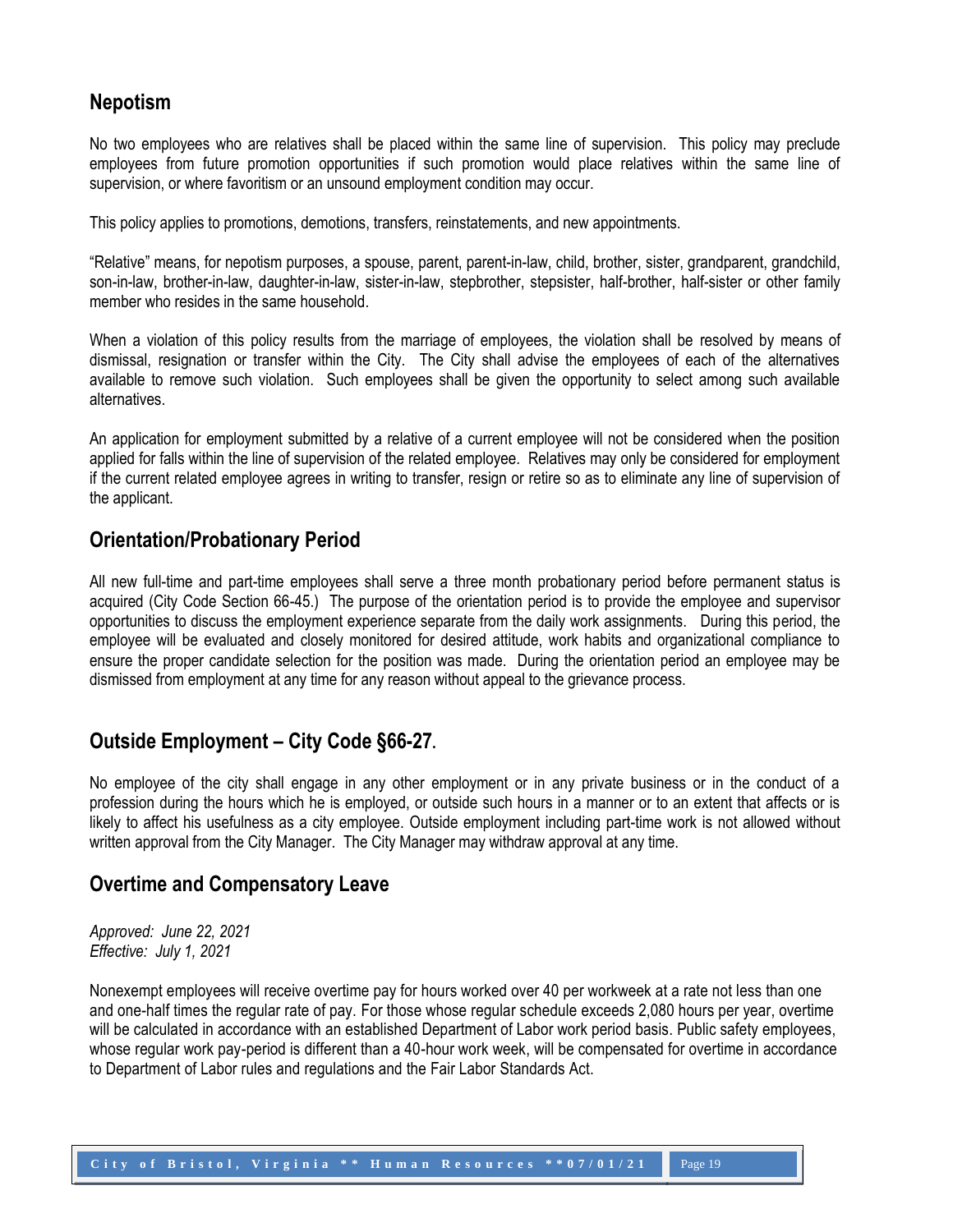Law Enforcement employees and Fire Protection employees are defined by Virginia Code 9.1-700. Overtime compensation for all employees is subject to the Fair Labor Standards Act.

Exempt employees may be granted hour for hour compensatory leave for hours worked over 40 per workweek. Compensatory time may be accumulated up to 80 hours within a fiscal year and shall be taken before June 30 each year. Exempt employees shall not take more than 80 hours of compensatory leave in a fiscal year, even though the employee may have earned more than 80 hours of compensatory leave during the fiscal year. Unused compensatory leave will not be carried over to the next fiscal year. Unused accrued compensatory leave for exempt employees shall not be paid out.

All leave, compensatory, annual, sick, and holiday time will be taken in  $\frac{1}{4}$  hour increments.

## <span id="page-19-0"></span>**Personnel Files**

The Human Resources Department will retain official employment records and shall determine what records are placed in personnel files. Employee personnel files are the property of the City, and do not belong to the employee. However, upon request, the City will provide employees with copies of documents. Certain types of personal information contained in the personnel files are confidential and the City will take all steps reasonably necessary to preserve that confidentiality.

## <span id="page-19-1"></span>**Personnel Information**

It is your responsibility to provide current information regarding your address, telephone number, insurance beneficiaries, change in dependents, marital status, direct deposit, etc. Changes in exemptions for tax purposes will only be made upon the receipt of a completed W-4 form. To obtain forms and provide updated personnel information, contact or visit Human Resources.

## <span id="page-19-2"></span>**Political Activity**

An employee shall not participate in political activities while on duty; or use City property, equipment or resources on behalf of, or while participating in, political activities. Notwithstanding the foregoing, and subject to the provisions of the Hatch Act, an employee shall: have the same right to be a candidate for, and to hold, any federal, state or local political office other than City Council of the City of Bristol, Virginia. Employees shall have the right to involve themselves in political activities by supporting or opposing political parties and political candidates.

## <span id="page-19-3"></span>**Responsibilities on the Job**

It is the responsibility of each employee to fully comply with all City policies, work rules, directives, and procedures; to perform work in a productive and efficient manner; to follow all safety rules and utilize safe working methods; and to maintain positive working relationships with the public, peers, subordinates and superiors. Employee behavior that is not consistent with these performance expectations and the best interest of the City will be subject to disciplinary action up to and including dismissal.

## **Retirement**

The City contributes to each eligible full-time employee's retirement benefits through the Virginia Retirement System (VRS). For more information regarding VRS contact Human Resources and/or visit www.varetire.org.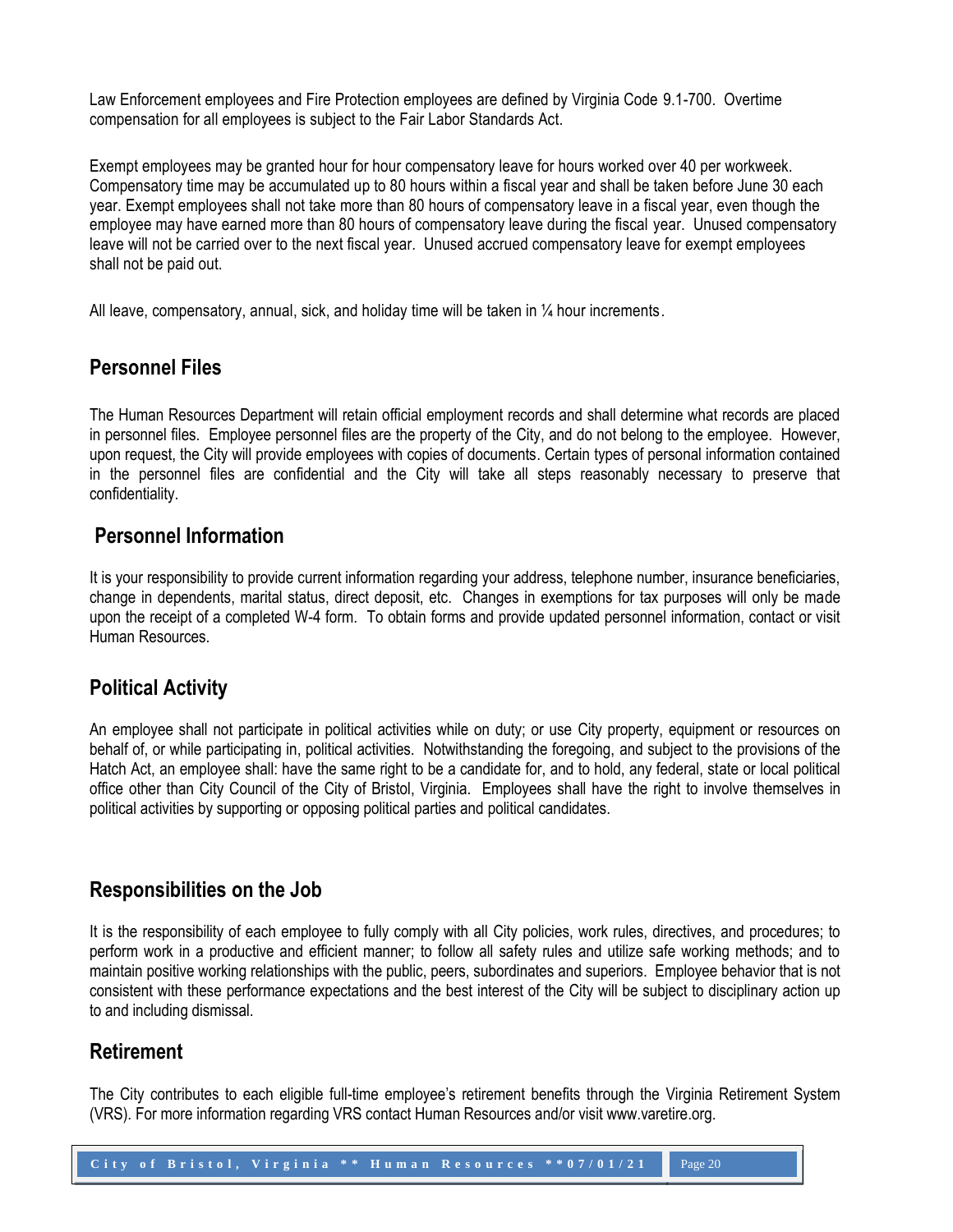## **Return of City Property**

As customary in all terminations, resignations and retirements, when an individual leaves the employment of the City, the individual is required to return all property in his/her possession that is the property of the City of Bristol, Virginia which includes any City issued items such as uniform items, equipment, tools, identification badges or keys in his/her possession.

## <span id="page-20-0"></span>**Safety**

The City believes in maintaining safe and healthy working conditions for our employees. To achieve our goal of providing a safe workplace, each employee must be safety conscious. All employees are responsible for their personal safety as well as the safety of others. The City has established policies and procedures that provide for a safe and healthy workplace. The City expects each employee to follow these policies and procedures, to act safely, and to report unsafe conditions. All accidents, personal or vehicular, shall be reported to his or her supervisor in a timely manner. See City Code Article III. Occupational Safety and Health Law and Standards for Public Employees—Section 66-81 Adoption of rules and regulations.

## <span id="page-20-1"></span>**Safety –Vehicle Accidents**

Employees involved in accidents with City vehicles shall: not leave the scene of the accident unless injured and transported to a medical facility; stop immediately and do not move the vehicle from the accident scene; use appropriate safety equipment to warn oncoming traffic; aid injured persons by summoning medical assistance; not move the injured persons unless not doing so will threaten the person's safety; contact the appropriate law enforcement official; contact your supervisor immediately; not admit guilt to any other driver or to anyone else at the scene; do not give statements to the press or other individuals at the scene; refer insurance questions to Human Resource staff; and under no circumstances should an employee or supervisor obligate the City for payment of a claim.

## <span id="page-20-2"></span>**Safety – Workers' Compensation**

The City of Bristol, Virginia is subject to the Virginia Workers' Compensation Act found in Title 65.2 in the Code of Virginia. The City strives for safety in all activities and operations, and to carry out the commitment of compliance with health and safety laws applicable to the City by enlisting the help of all employees to ensure that public and work areas are free of hazardous conditions. Despite our best prevention efforts, injuries and illnesses do occur. Our main concern is immediate and proper medical treatment for an injured or sick worker. All injuries occurring on the job are to be reported to your supervisor immediately. All injuries are to be reported by the employee or the supervisor to the on-call, toll-free telephone reporting mechanism established by the workers' compensation carrier, no longer than 24 hours following an incident. Employees shall seek medical treatment from only authorized medical providers on the list of Panel of Physicians provided to the employee upon notification of a work-related injury. Failure of the employee to sign the panel list may result in denial of payment for treatment by the workers' compensation carrier. After seeking treatment, employees must provide details of the incident to their supervisor so the proper forms may be completed. Contact Human Resources for workers' compensation information.

## **Separation from Employment**

A separation from employment shall be classified as one of the following:

Termination: An employee may be terminated at any time from employment by the city manager with or without cause.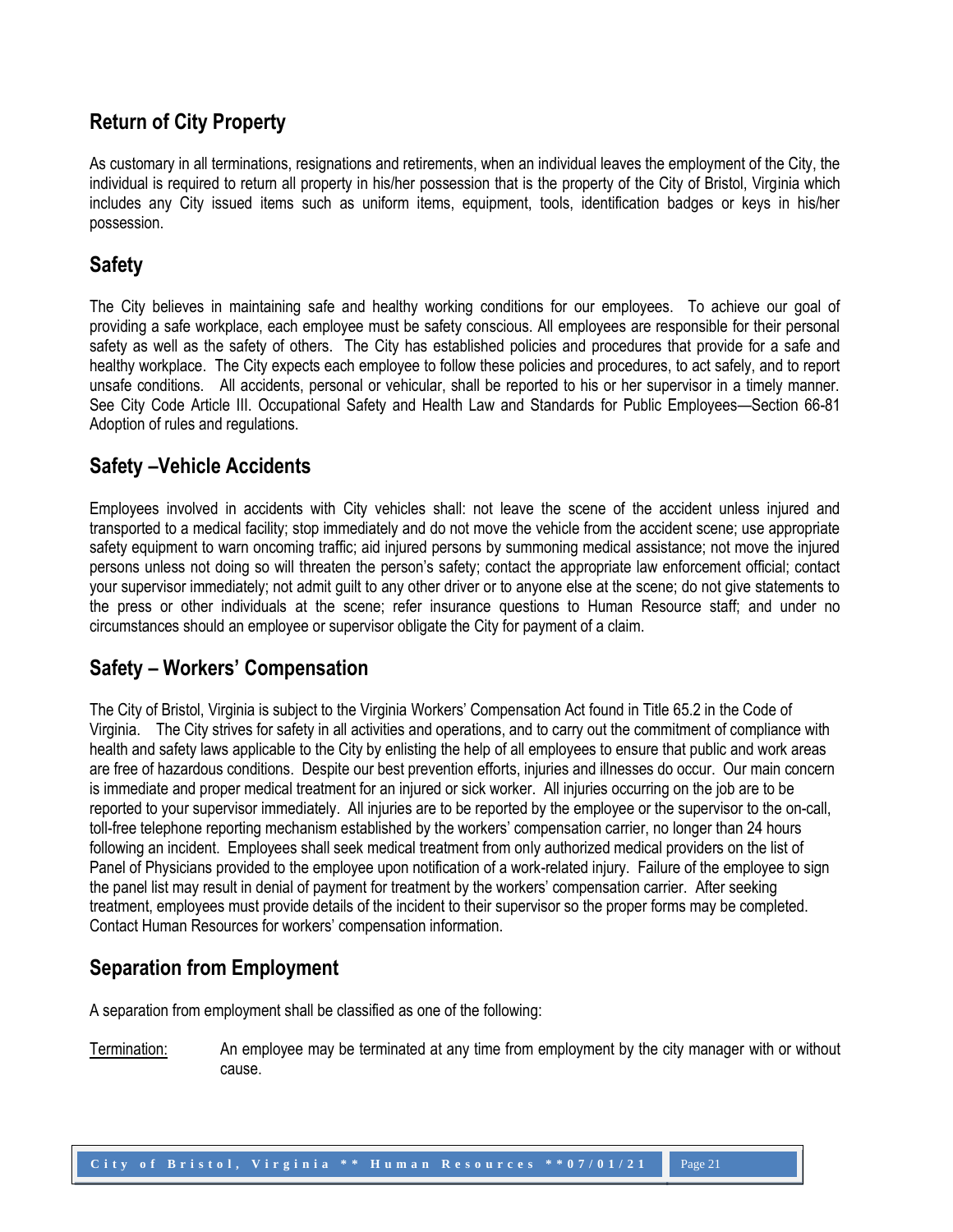- Resignation: An employee may resign by specifying the effective date to his or her supervisor as far in advance as possible, but not less than two (2) weeks. A resignation with an earlier effective date may be accepted if deemed to be in the best interest of the City.
- Retirement: An employee may retire if he or she satisfies the requirements of the Virginia Retirement System.

#### Inability to Perform Duties:

An employee may be separated from employment (even with a reasonable accommodation) when he or she is unable to perform the requirements of the job because of a physical or mental impairment. Upon reasonable suspicion, the City may require the employee to undergo an examination to be performed by a physician selected by the City.

#### Layoff or Employment Reduction:

An employee may be laid off or separated from employment due to lack of work, job consolidation and elimination or restructuring of a position, or budgetary reasons. In such an event, a full-time employee may be provided severance pay in accordance with a determination by the City Council and/or City Manager. Severance pay is in addition to payment for any accumulated leave and is at the sole discretion of the City Council and/or City Manager.

- Dismissal: An employee may be dismissed from employment with or without cause by the city manager. In the event an employee is dismissed for cause, the reasons for such dismissal shall be provided to the employee. Such reasons may include but are not limited to:
	- (1) Violation of any elements of the City's Personnel Code, Ordinances, or rules;
	- (2) Theft or destruction of City property;
	- (3) Incompetence, inefficiency or negligence in the performance of duties or supervisory responsibilities;
	- (4) Insubordination;
	- (5) Lying and dishonesty;
	- (6) Conduct unbecoming a public employee;
	- (7) Failing a drug test;
	- (8) Advocacy of or participation in group tactics which disrupt normal work performance including, but not limited to, walk-outs, slow-downs, and other such activities not authorized by law;
	- (9) Conviction of a crime;
	- (10) Unauthorized absences or abuse of leave privileges;
	- (11) Acceptance of any consideration given with the expectation of influencing the employee in performance of the duties;
	- (12) Falsification of records; or
	- (13) Use of official position for personal advantage.
- Death: Employment terminates on the death of the employee. All compensation due will be paid to the estate of the employee or as otherwise provided by law.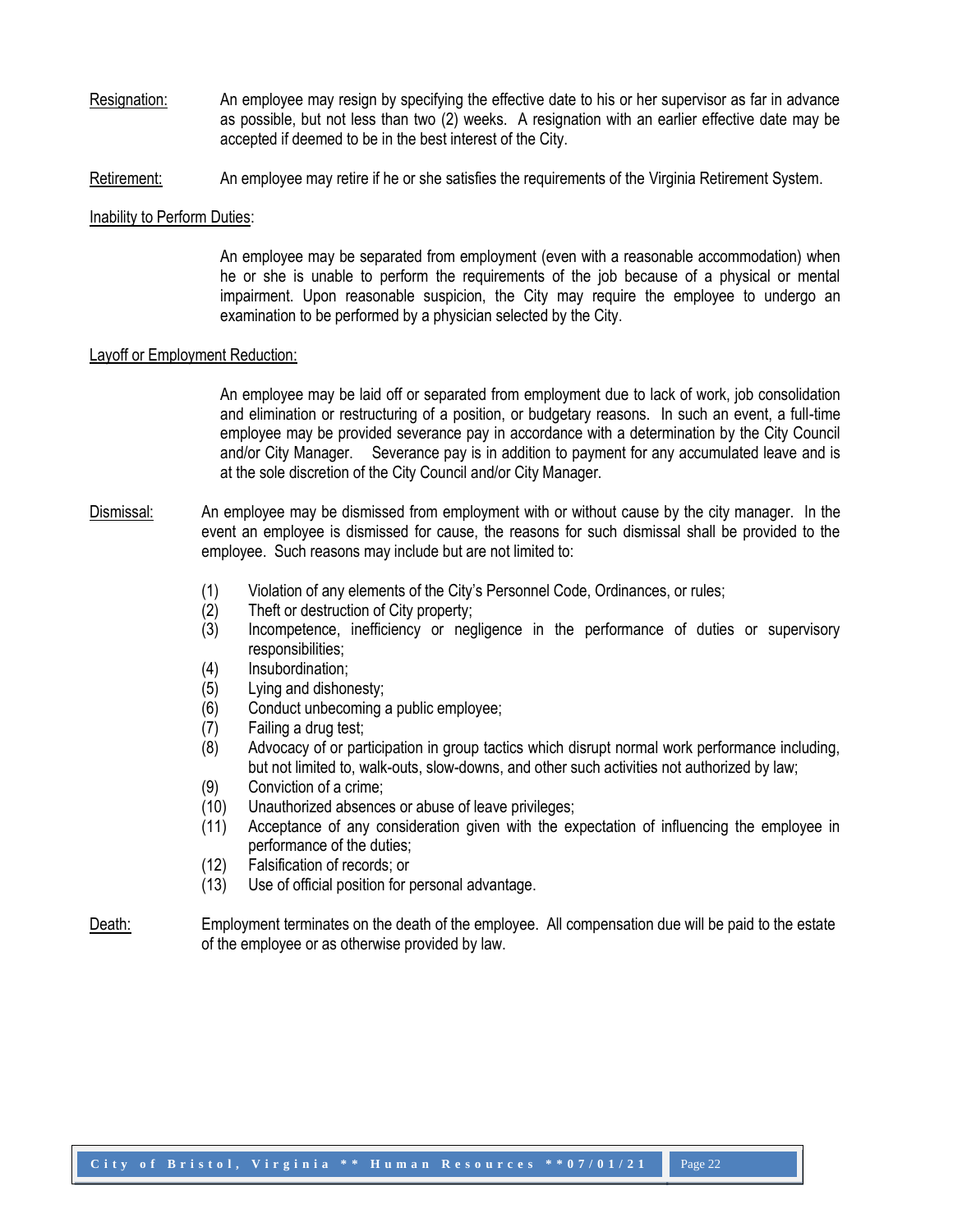## **SEXUAL AND WORKPLACE HARASSMENT POLICY**

#### *Revised: May 2018*

Sexual and workplace harassment is a form of discrimination and is prohibited by law. Engaging in sexual activity while on duty is strictly prohibited. The City is committed to providing a workplace free from harassment based on race, color, sex, national origin, disability, age, religion or other legally protected class. No employee shall be subjected verbally or physically to unsolicited and unwelcome overtures or conduct. Harassment means behavior that is not welcome, that is personally offensive, and that erodes morale and, therefore, interferes with work effectiveness. This includes harassment against employees or officials by citizens or non-employees with whom the City has business, service or a professional relationship. Behavior that amounts to harassment will not be tolerated and shall result in disciplinary action, up to and including dismissal.

#### Purpose:

To define the City of Bristol Virginia's position regarding harassment and/or sexual harassment, to maintain a working environment that is free of discriminatory harassment and/or sexual harassment in accordance with Title VII of the Civil Rights Act of 1964 and all other applicable laws, and to communicate City of Bristol Virginia's actions to any such conduct.

#### Policy:

- (1) The City has adopted, and its policy is based on, the definition of sexual harassment set forth by the Equal Employment Opportunity Commission (EEOC). The EEOC defines sexual harassment as unwelcome sexual advances, requests for sexual favors and other verbal or physical conduct of a sexual nature when: submission to such conduct is made either directly or indirectly a term or condition of employment; submission to or rejection of such conduct is used as the basis for employment decisions; or such conduct has the purpose or effect of unreasonably interfering with work performance or creating an intimidating, hostile or offensive working environment. Engaging in sexual activity while on duty is strictly prohibited.
- (2) Workplace harassment is a type of discrimination or conduct in the form of verbal, visual or physical acts.
- (3) Harassing conduct includes but is not limited to: (1) epithets, slurs, negative stereotyping, threatening/intimidating/hostile acts that relate to sex, pranks/jokes that are hostile or demeaning with regard to sex; (2) written or graphic material including displays on electronic devices or social media that denigrates or shows hostility or aversion toward an individual or group because of sex and that is displayed on walls, bulletin boards, equipment, or other locations on the employer's premises or circulated in the workplace; (3) lewd, profane, demeaning or indecent language, conversation, comments or acts which are audible to the general public, customers, co-workers, or persons who find that language, conversation or comment offensive.
- (4) The employee subjected to harassing behavior shall tell the harasser to immediately stop and that it shall be reported. An employee may choose to report it to the supervisor, Human Resources Director, or the City Manager. If any supervisor becomes aware of harassing behavior, it shall be reported to the Human Resources Director or the City Manager.
- (5) There shall be no retaliation against anyone who in good faith makes a complaint of harassment or provides information related to such a complaint.
- (6) False and malicious complaints of harassment, discrimination or retaliation as opposed to complaints which, even if erroneous, are made in good faith, may be the subject of appropriate disciplinary action.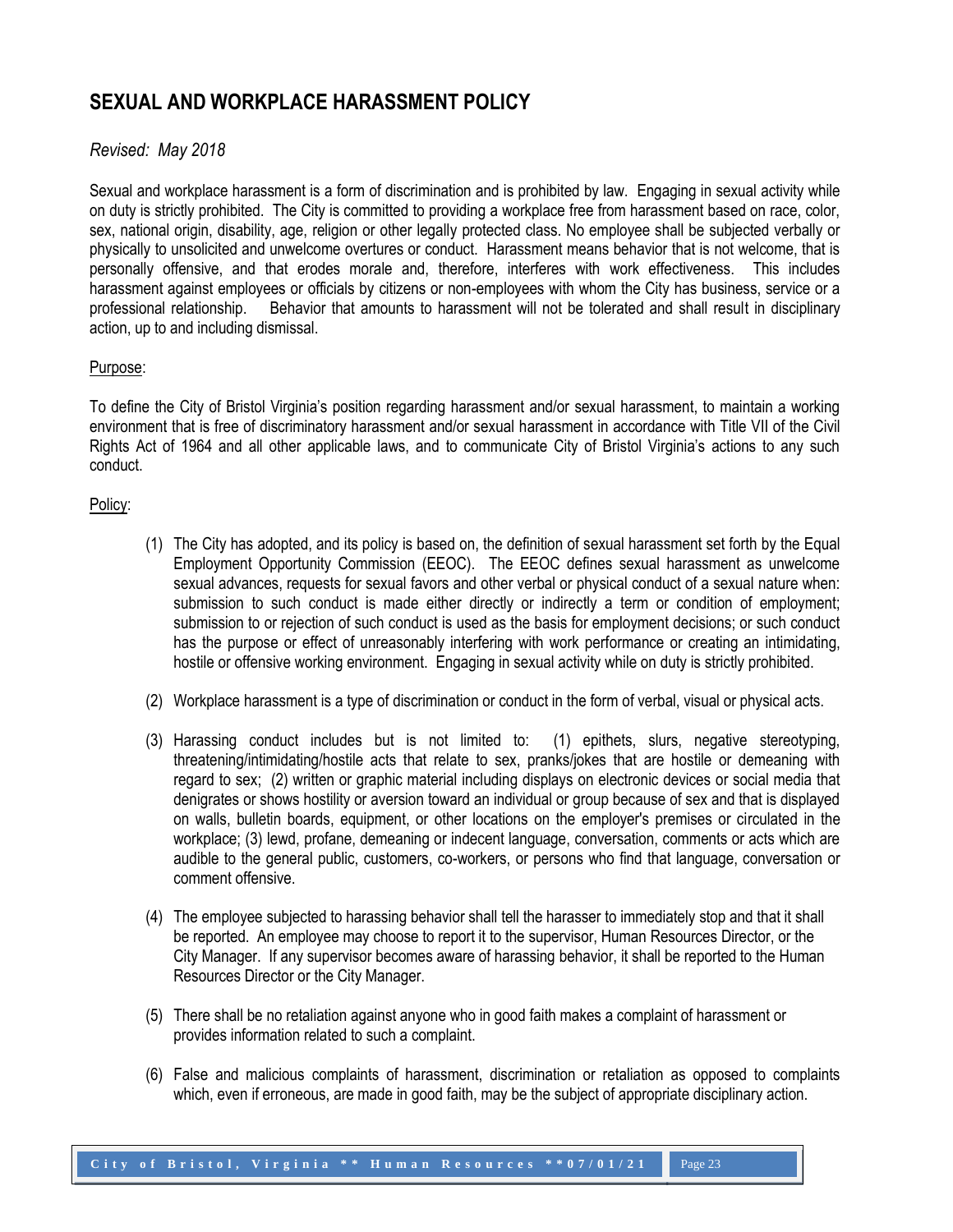## <span id="page-23-0"></span>**Solicitation and Distribution Prohibited**

The City does not permit employees to distribute information or solicit other employees for any reason during working time or in working areas. This includes school, church, sports and other types of fundraisers. The only exception to this policy include City sponsored and approved activities, i.e., United Way.

## <span id="page-23-1"></span>**Timekeeping**

Accurately recording time is the responsibility of each employee. Federal and state law requires the City to keep an accurate record of time worked in order to calculate employee pay and benefits. Time worked is all the time actually spent on the job. Employees who do not comply with City timekeeping practices will be subject to discipline. Employees who complete time sheets for other employees or who allow other employees to complete their time sheets will also be subject to disciplinary action.

## <span id="page-23-2"></span>**Transitional Duty Assignment**

The City seeks to provide transitional duty assignment, when available, to employees that have been injured on the job. Transitional duty assignment may benefit both the City and the employee. An employee who is injured on the job may actively request the attending physician to return him or her to work in transitional, light or regular duty as soon as medically and physically possible.

## <span id="page-23-3"></span>**Tuition Reimbursement**

<span id="page-23-4"></span>Space left for further development according to policy.

## **Weapons**

Consistent with the provisions of the Code of Virginia, Section 15.2-915. Control of firearms; applicability to authorities and local government agencies. City of Bristol, Virginia employees, with the exception of law enforcement personnel, may not, at any time, while on duty, possess or use any weapon. Regardless of whether an employee possesses a concealed weapons permit or is allowed by law to possess a weapon, weapons are prohibited while on duty. Weapons, include but not limited to, guns, knives, or swords with blades over four inches in length. Violation of this policy will be subject to disciplinary actions, up to and including employment termination.

## <span id="page-23-5"></span>**Workplace Violence**

The City is firmly committed to providing a workplace that is free from acts of violence or threats of violence. In keeping with this commitment, it is the City's policy to prohibit any employee from threatening or committing any act of violence in the workplace, while on duty, while on City-related business or while operating any vehicle or equipment owned or leased by the City. This policy applies to all employees, including managers, supervisors and non-supervisory employees. It also applies to third parties, including employee guests, who are on City property. **The City has zero tolerance for individuals and employees who make threats, engage in threatening behavior, or commit acts of violence against employees, visitors, guests, or other individuals. Compliance with this policy is every employee's responsibility.** An employee is required to immediately report to a supervisor or Human Resources, any incident involving a threat of violence or violent behavior. If an employee is confronted with a potentially violent situation, the employee should not attempt to handle the situation, but should report it immediately to a member of management. If a report is made to a supervisor or member of management, that individual must immediately inform Human Resources, and the matter will be investigated promptly and appropriate corrective action, if required, will be taken. This action shall include disciplinary action, up to and including immediate dismissal, of employees involved. An employee who becomes aware of any workplace security hazards, or who have suggestions for increasing security in the workplace, should speak with their supervisors or Human Resources. The City encourages employees to help make the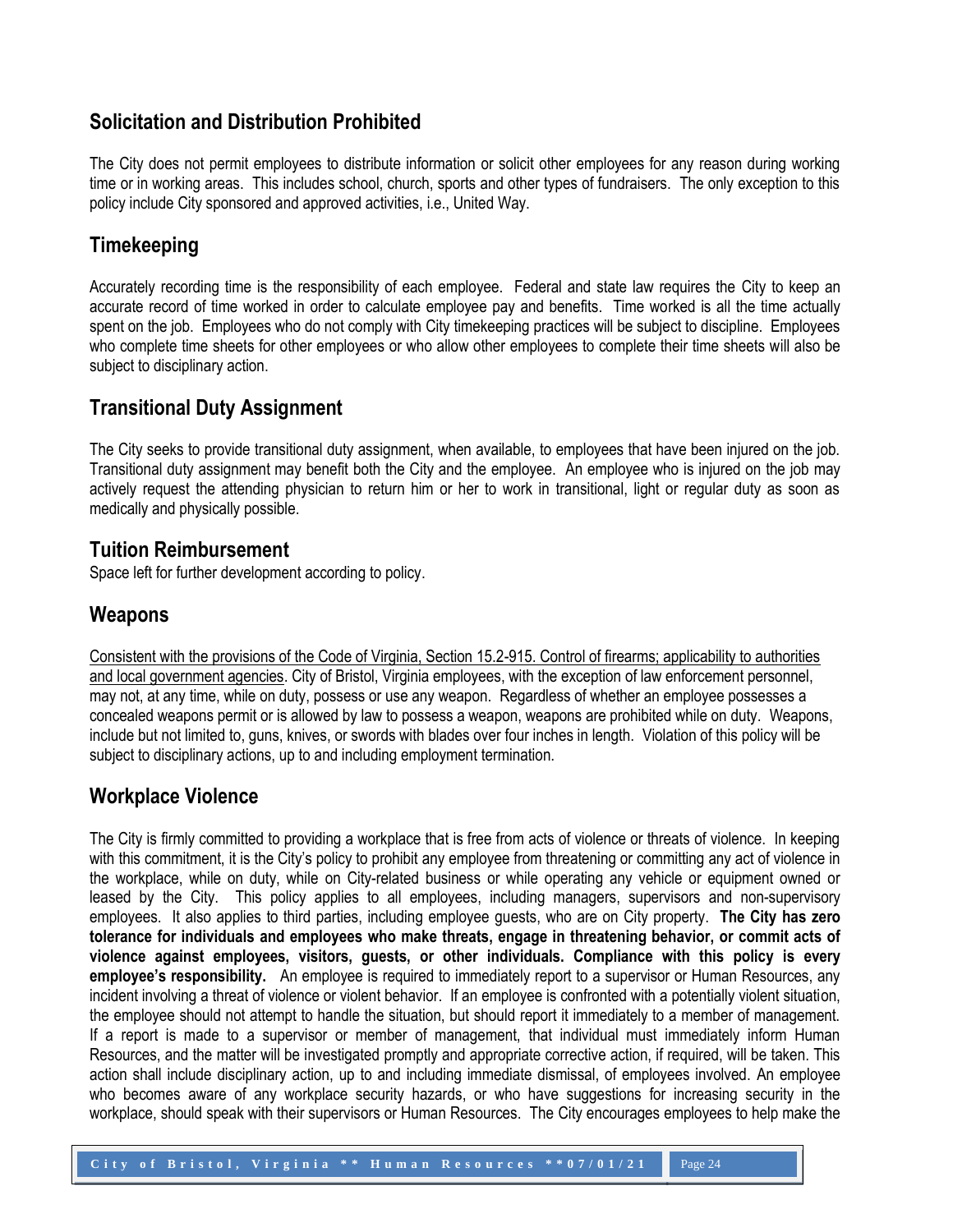workplace as safe and secure as possible. Employees are required to report violations of this policy, including any incidents involving actual or threatened violence. An employee making a good faith report may do so without fear of retaliation.

## <span id="page-24-0"></span>**Closing Remarks**

Thank you for taking time to read the City's *Employee Handbook*. We believe the information contained herein will be useful to you. Please keep this handbook in a place you can refer to it in the future. Any questions or suggestions related to the *Employee Handbook* should be directed to Human Resources.

**\_\_\_\_\_\_\_\_\_\_\_\_\_\_\_\_\_\_\_\_\_\_\_\_\_\_\_\_\_\_\_\_\_\_\_\_\_\_\_\_\_\_\_\_\_\_\_\_\_\_\_\_\_\_\_\_\_\_\_\_\_\_\_\_\_\_\_\_\_\_\_\_\_\_\_\_\_\_\_\_\_\_\_\_\_\_\_\_\_\_\_\_\_\_\_\_ \_\_\_\_\_\_\_\_\_\_\_\_\_\_\_\_\_\_\_\_\_\_\_\_\_\_\_\_\_\_\_\_\_\_\_\_\_\_\_\_\_\_\_\_\_\_\_\_\_\_\_\_\_\_\_\_\_\_\_\_\_\_\_\_\_\_\_\_\_\_\_\_\_\_\_\_\_\_\_\_\_\_\_\_\_\_\_\_\_\_\_\_\_\_\_\_ \_\_\_\_\_\_\_\_\_\_\_\_\_\_\_\_\_\_\_\_\_\_\_\_\_\_\_\_\_\_\_\_\_\_\_\_\_\_\_\_\_\_\_\_\_\_\_\_\_\_\_\_\_\_\_\_\_\_\_\_\_\_\_\_\_\_\_\_\_\_\_\_\_\_\_\_\_\_\_\_\_\_\_\_\_\_\_\_\_\_\_\_\_\_\_\_ \_\_\_\_\_\_\_\_\_\_\_\_\_\_\_\_\_\_\_\_\_\_\_\_\_\_\_\_\_\_\_\_\_\_\_\_\_\_\_\_\_\_\_\_\_\_\_\_\_\_\_\_\_\_\_\_\_\_\_\_\_\_\_\_\_\_\_\_\_\_\_\_\_\_\_\_\_\_\_\_\_\_\_\_\_\_\_\_\_\_\_\_\_\_\_\_ \_\_\_\_\_\_\_\_\_\_\_\_\_\_\_\_\_\_\_\_\_\_\_\_\_\_\_\_\_\_\_\_\_\_\_\_\_\_\_\_\_\_\_\_\_\_\_\_\_\_\_\_\_\_\_\_\_\_\_\_\_\_\_\_\_\_\_\_\_\_\_\_\_\_\_\_\_\_\_\_\_\_\_\_\_\_\_\_\_\_\_\_\_\_\_\_ \_\_\_\_\_\_\_\_\_\_\_\_\_\_\_\_\_\_\_\_\_\_\_\_\_\_\_\_\_\_\_\_\_\_\_\_\_\_\_\_\_\_\_\_\_\_\_\_\_\_\_\_\_\_\_\_\_\_\_\_\_\_\_\_\_\_\_\_\_\_\_\_\_\_\_\_\_\_\_\_\_\_\_\_\_\_\_\_\_\_\_\_\_\_\_\_ \_\_\_\_\_\_\_\_\_\_\_\_\_\_\_\_\_\_\_\_\_\_\_\_\_\_\_\_\_\_\_\_\_\_\_\_\_\_\_\_\_\_\_\_\_\_\_\_\_\_\_\_\_\_\_\_\_\_\_\_\_\_\_\_\_\_\_\_\_\_\_\_\_\_\_\_\_\_\_\_\_\_\_\_\_\_\_\_\_\_\_\_\_\_\_\_ \_\_\_\_\_\_\_\_\_\_\_\_\_\_\_\_\_\_\_\_\_\_\_\_\_\_\_\_\_\_\_\_\_\_\_\_\_\_\_\_\_\_\_\_\_\_\_\_\_\_\_\_\_\_\_\_\_\_\_\_\_\_\_\_\_\_\_\_\_\_\_\_\_\_\_\_\_\_\_\_\_\_\_\_\_\_\_\_\_\_\_\_\_\_\_\_ \_\_\_\_\_\_\_\_\_\_\_\_\_\_\_\_\_\_\_\_\_\_\_\_\_\_\_\_\_\_\_\_\_\_\_\_\_\_\_\_\_\_\_\_\_\_\_\_\_\_\_\_\_\_\_\_\_\_\_\_\_\_\_\_\_\_\_\_\_\_\_\_\_\_\_\_\_\_\_\_\_\_\_\_\_\_\_\_\_\_\_\_\_\_\_\_**

**Notes\_\_\_\_\_\_\_\_\_\_\_\_\_\_\_\_\_\_\_\_\_\_\_\_\_\_\_\_\_\_\_\_\_\_\_\_\_\_\_\_\_\_\_\_\_\_\_\_\_\_\_\_\_\_\_\_\_\_\_\_\_\_\_\_\_\_\_\_\_\_\_\_\_\_\_\_\_\_\_\_\_\_\_\_\_\_\_\_\_\_\_**

# <span id="page-24-1"></span>**Disclaimer**

Employees with the City are employed, voluntarily, for an indefinite period of time. The employee may resign at will, with or without cause, at any time. Likewise, the City may terminate an employee at will, with or without cause, at any time in accordance with and not in violation of state and federal law. The City does not have employment contracts, oral or written, expressed or implied. No written or oral representation by the city management, supervisors or employees is intended to create a contract of employment. No employment practice of the City shall be construed or is intended to create a contract of employment.

Nothing in this *Employee Handbook* modifies the employment-at-will policy or creates any contractual or legal obligations of the City. The information contained in this *Employee Handbook* is to provide you general information about the City, its policies and practices. All City policies, including those in this *Employee Handbook,* may be amended, superseded or revised at any time by the City Manager, at the City Manager's sole discretion.

All information contained in this handbook is subject to the City's official Personnel Policy and all applicable federal and state laws, rules and regulations. In the event of a conflict, the latter will control.

#### **Any questions regarding this handbook should be directed to:**

**Human Resources 300 Lee Street Bristol, Virginia 24201 (276) 645-7354 [persnl@bristolva.org](mailto:persnl@bristolva.org)**